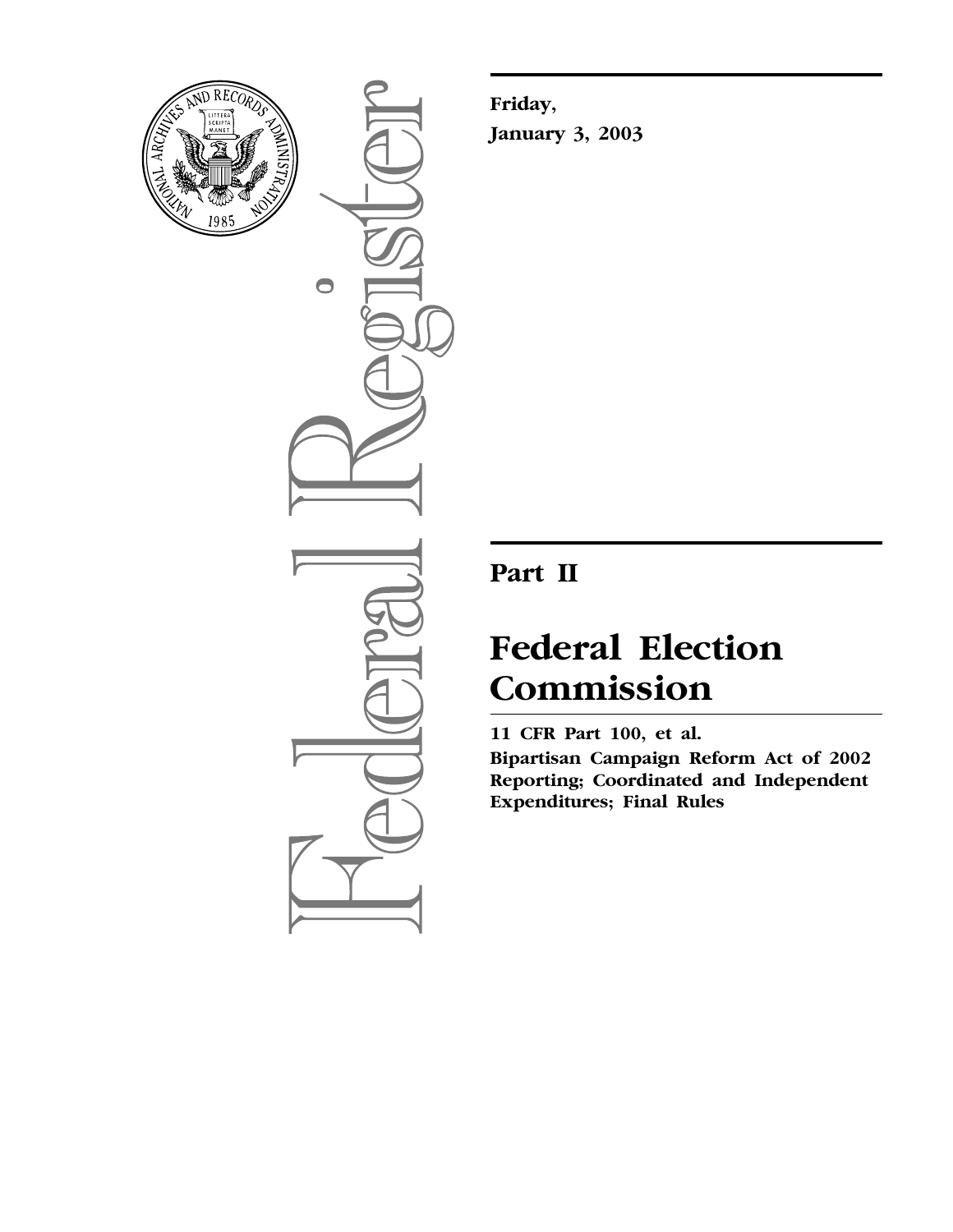## **FEDERAL ELECTION COMMISSION**

**11 CFR Parts 100, 104, 105, 108 and 109** 

#### **[Notice 2002—26]**

## **Bipartisan Campaign Reform Act of 2002 Reporting**

**AGENCY:** Federal Election Commission. **ACTION:** Final rules and transmittal of regulations to Congress.

**SUMMARY:** The Federal Election Commission is promulgating new and revised rules regarding the reporting of electioneering communications and independent expenditures, monthly reporting by national political party committees and quarterly reporting by the principal campaign committees of candidates for the House of Representatives and Senate, as well as reporting related to party committee building funds. These rules implement several provisions of the Bipartisan Campaign Reform Act of 2002 (''BCRA'') that amend the Federal Election Campaign Act of 1971, as amended (''FECA'' or ''the Act''). Further information is provided in the **SUPPLEMENTARY INFORMATION** that follows.

## **EFFECTIVE DATE:** February 3, 2003.

**FOR FURTHER INFORMATION CONTACT:** Mr. J. Duane Pugh Jr., Acting Special Assistant General Counsel, Ms. Mai T. Dinh, Acting Assistant General Counsel, or Ms. Cheryl A. F. Hemsley, Attorney, 999 E Street, NW., Washington, DC 20463, (202) 694–1650 or (800) 424– 9530.

**SUPPLEMENTARY INFORMATION:** The Bipartisan Campaign Reform Act of 2002 (''BCRA''), Pub. L. 107–155, 116 Stat. 81 (2002), contains extensive and detailed amendments to the Federal Election Campaign Act of 1971, as amended, 2 U.S.C. 431 *et seq.* This is one in a series of rulemakings the Commission is undertaking to implement the provisions of BCRA. The deadline for the promulgation of these rules is 270 days after the date of enactment, which is December 22, 2002.

Under the Administrative Procedures Act, 5 U.S.C. 553(d), and the Congressional Review of Agency Rulemaking Act, 5 U.S.C. 801(a)(1), agencies must submit final rules to the Speaker of the House of Representatives and the President of the Senate and publish them in the **Federal Register** at least 30 calendar days before they take effect. The final rules on BCRA Reporting were transmitted to Congress on December 18, 2002.

## **Introduction**

These final rules address: (1) Reporting of electioneering communications; (2) reporting of independent expenditures; (3) quarterly reporting by the principal campaign committees of candidates for the House of Representatives and the Senate; (4) monthly reporting by political party committees; and (5) the reporting of funds for political party committee office buildings. See 2 U.S.C. 434(a), (e), (f) and (g); BCRA sec. 103, 201, 212, 501 and 503, 116 Stat. at 87–90, 93–94, and 114–115.

The Commission issued a Notice of Proposed Rulemaking (''NPRM'') addressing many of BCRA's reporting requirements. See 67 FR 64,555 (Oct. 21, 2002) (''Reporting NPRM''). The Commission also previously sought comments on two of these topics in Notices of Proposed Rulemakings on Electioneering Communications, 67 FR 51,131 (Aug. 7, 2002), and Coordinated and Independent Expenditures, 67 FR 60,042 (Sept. 24, 2002). The Commission based the rules for another topic, the reporting of funds for the purchase or construction of party office buildings, on recently published final rules. See Prohibited and Excessive Contributions: Non-Federal Funds or Soft Money; Final Rules, 67 FR 49,123 (July 29, 2002).

The Commission received four comments on this rulemaking. In addition, comments responding to the reporting issues in the previous NPRMs regarding electioneering communications and independent expenditures were considered by the Commission in developing these final reporting rules and are discussed in more detail below. The Commission received fifteen comments on electioneering communications reporting and two comments on coordinated and independent expenditures reporting. In addition, the Commission received testimony during the public hearings on electioneering communications on August 28 and 29, 2002, and on coordinated and independent expenditures on October 23 and 24, 2002.

The Commission also recently issued a Statement of Policy, explaining that during the transition period following BCRA's effective date, the Commission intends to refrain from pursuing reporting entities for violations of the reporting requirements if they comply with Interim Reporting Procedures, which are specified in the Statement of Policy. FEC Policy Statement: Interim Reporting Procedures, 67 FR 71,075 (Nov. 29, 2002). All comments received, hearing transcripts, NPRMs, Final Rules, and the Statement of Policy are on the [Commission's Web site at](http://www.fec.gov) *http:// www.fec.gov.* The development of new reporting forms and instructions is underway, and the new materials will be posted on the Commission's Web site as they are completed. The Commission intends to have the new forms and instructions completed for reports due March 20, 2003, covering February 2003.

BCRA requires the Commission to promulgate standards for reporting computer software and also imposes certain other requirements on the Commission and on various persons who file reports with the Commission, which will take effect when that computer software becomes available. 2 U.S.C. 434(a)(12). Although these Congressional mandates are related to reporting, which is the subject of these final rules, the Commission does not propose to address computer software standards in these final rules. The computer software standards need to be developed in conjunction with revisions to the Commission's reporting forms. Therefore, the Commission proposes to address computer software standards as soon as possible and will solicit public comments on the software standards at that time.

#### **Explanation and Justification**

## *11 CFR 100.19 File, Filed, or Filing (2 U.S.C. 434(a))*

The Commission's regulations at 11 CFR 100.19 define *file*, *filed*, and *filing*. The Commission proposed revisions in the NPRM to section 100.19 to redefine when 24-hour reports of independent expenditures would be considered filed and when the new 48-hour reports of independent expenditures and 24-hour reports of electioneering communications would be considered filed. The Commission received no comments on these proposed rules. The final rules are substantially similar to the proposed rules in the NPRM, with the changes noted below. The Commission notes that the paragraphs in 11 CFR 100.19 should be read together, and the entire section should be reviewed for applicable requirements.

Paragraph (a) of section 100.19 is unaffected by this rulemaking, except for a new heading. It retains the pre-BCRA general rule that a document is considered timely filed if it is delivered to the appropriate filing office (either the Commission or the Secretary of the Senate) by the close of business on the prescribed filing date. Paragraph (b) of section 100.19 retains the pre-BCRA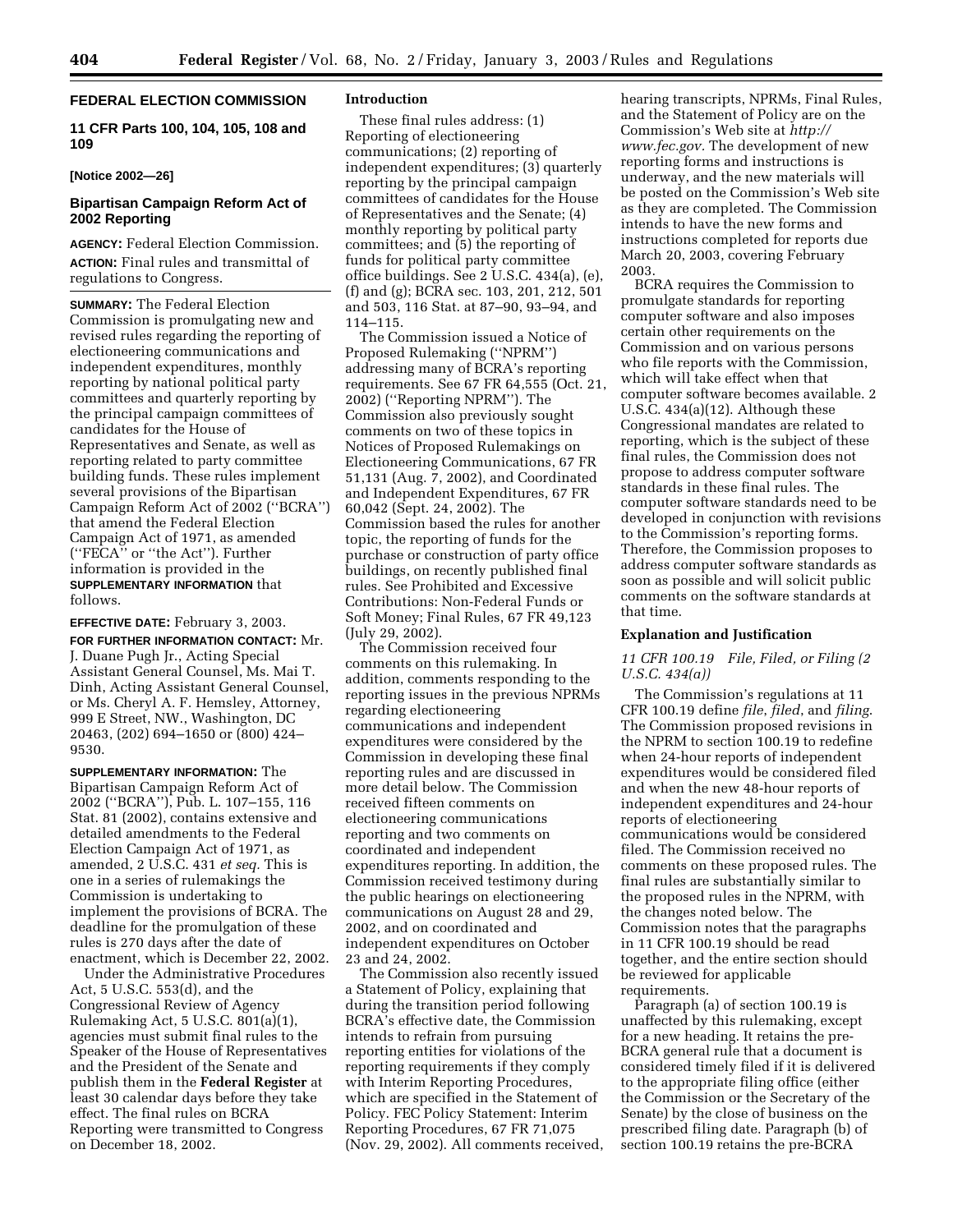rule that a document is also considered timely filed if it is sent by registered or certified mail and postmarked by 11:59 p.m. Eastern Standard/Daylight Time on the prescribed filing date—except for pre-election reports. Pre-election reports must be filed no later than the 12th day before the relevant election or posted by registered or certified mail no later than the 15th day before the relevant election. See, *e.g.*, 2 U.S.C.  $434(a)(2)(A)(i)$ . The references to midnight in paragraph (b) are being changed to 11:59 PM Eastern Standard/ Daylight Time, whichever is applicable, consistent with paragraphs (c), (d), and (f) of this section. The revisions to paragraph (b) of section 100.19 clarify that paragraph (b) does not apply to reports addressed by paragraph (c) through new paragraph (f). The proposed new subtitle for paragraph (b) of ''general rule'' is not included in the final rules because paragraphs (a) and (b) of section 100.19 could both be considered part of the general rule.

Those exceptions are as follows: Paragraph (c) for electronic filing— ''filed'' means received and validated by the Commission by 11:59 p.m. Eastern Standard/Daylight Time on the filing date; paragraph (d) for 24-hour and 48 hour reports of independent expenditures—''filed'' means received by the Commission by 11:59 p.m. Eastern Standard/Daylight Time on the day following (24-hour reports) or the second day following (48-hour reports) the date on which the spending threshold is reached in accordance with 11 CFR 104.4(f); paragraph (e) for 48 hour notices of last-minute contributions—''filed'' means received by the Commission or the Secretary of the Senate within 48 hours of the receipt of a ''last-minute'' contribution of \$1,000 or more, which can be accomplished by using a facsimile transmission or the Commission's website; paragraph (f) for 24-hour statements of electioneering communications—''filed'' means received by the Commission by 11:59 p.m. Eastern Standard/Daylight Time of the day following the disclosure date. *See* 11 CFR 104.20.

Paragraphs (c) and (e) of section 100.19 remain substantially unchanged, except for new headings.

Revised paragraph (d) of section 100.19 requires that both the new 48 hour reports of independent expenditures and the 24-hour reports of independent expenditures must be received by the Commission by the filing deadline.  $2 \text{ U.S.C. } 434(g)(4)$ . Because the reasons behind the filing requirements for 24-hour reports apply equally to the essentially similar 48hour reports, the final rules treat 48 hour reports the same as 24-hour reports with regard to permissible means of filing. The 24-hour and 48-hour reporting provisions allow reporting entities to submit their reports using facsimile machines or electronic mail, as long as they are not required under 11 CFR 104.18 to file electronically. Paragraph (d)(3) has also been revised since the NPRM to state that the Commission's website may be used to file 24-hour and 48-hour reports of independent expenditures. Use of the Commission's website, facsimile machines or electronic mail for such purposes or for electioneering communication statements under section 100.19(f), discussed below, does not constitute electronic filing under 11 CFR 104.18, so such use will not constitute mandatory or voluntary electronic filing under 11 CFR 104.18(a) or (b). Sending 24-hour reports by mail is not a viable option because it is unlikely these reports will be received by the Commission within 24 hours of the independent expenditures. See Independent Expenditure Reporting; Final Rules, 67 FR 12,834, at 12,835 (Mar. 20, 2002).

New paragraph (f) of section 100.19 addresses electioneering communications, which must be reported within 24 hours of the ''disclosure date.'' See 2 U.S.C. 434(f)(1) and 11 CFR 104.20 below. The Commission is adding new paragraph (f) to 11 CFR 100.19 to require these 24 hour statements be received by the Commission no later than 11:59 p.m. Eastern Standard/Daylight Time on the day following the disclosure date, rather than filed by that time. To assist reporting entities with meeting this deadline, the final rule specifically allows filing by facsimile machine or electronic mail in addition to any other delivery method that accomplishes Commission receipt before the conclusion of the day following the disclosure date. For the same reasons that are discussed with regard to paragraph (d) of 11 CFR 100.19, new paragraph (f) follows the timing and filing methods of 24-hour and 48-hour reports for independent expenditures.

## *11 CFR 104.3(g) Funds for Party Office Buildings*

Before BCRA, the Act and Commission regulations provided an exception to the definition of contribution for donations to a national or State party committee that were specifically designated to defray any cost incurred for the construction or purchase of its office facility. Pre-BCRA 2 U.S.C 431(8)(B)(viii); pre-BCRA 11

CFR 100.7(b)(12); 11 CFR 100.84. This exception is reflected in previous 11 CFR 104.3(g), which provided that funds or anything of value that were given to defray the costs of a party office facility and received by a political party committee must be reported as memo entries on Schedule A.

BCRA repealed the building fund exception to the definition of contribution for national party committees. BCRA, sec. 103(b)(1)(A), 116 Stat. at 87. Subsequent technical amendments at 2 U.S.C. 453(b) permit State and local political party committees to purchase or construct State and local party office buildings with non-Federal funds, subject to State law. BCRA, sec. 103(b)(2), 116 Stat. at 87–88. To implement these provisions of BCRA, the Commission promulgated new regulations at 11 CFR 300.12(b)(3) and (d), which eliminate this former exception for national party committees, and at 11 CFR 300.35, which provides that the source and reporting of donations used for the costs incurred by a State or local party committee for the purchase or construction of its office building are subject to State law if donated to a non-Federal account of the party committee. Prohibited and Excessive Contributions: Non-Federal Funds or Soft Money; Final Rule, 67 FR 49,064, at 49,123 and 49,127 (July 29, 2002). However, if funds or things of value are contributed to or used by the Federal account of a State or local party committee for the purchase or construction of its office building, then these amounts or items are contributions under the Act. Consequently, new paragraph (g)(1) of 11 CFR 104.3 makes it clear that any funds or things of value received by a Federal account and used for the purchase or construction of an office building, regardless of contributorspecified purposes, are contributions and are not treated differently from other funds or things of value received by a Federal account. New paragraph (g)(2) states that gifts, subscriptions, loans, advances, deposits of money, or anything of value donated to a non-Federal account of a State or local party committee that are used for the purchase or construction of its office building are not contributions subject to the reporting requirements of FECA, but are subject to applicable State law reporting requirements. New paragraph (g)(3) specifies that national party committees' receipts used to defray the costs of the construction or purchase of its office building are contributions subject to paragraph (g)(1). Thus, the memo entries required under previous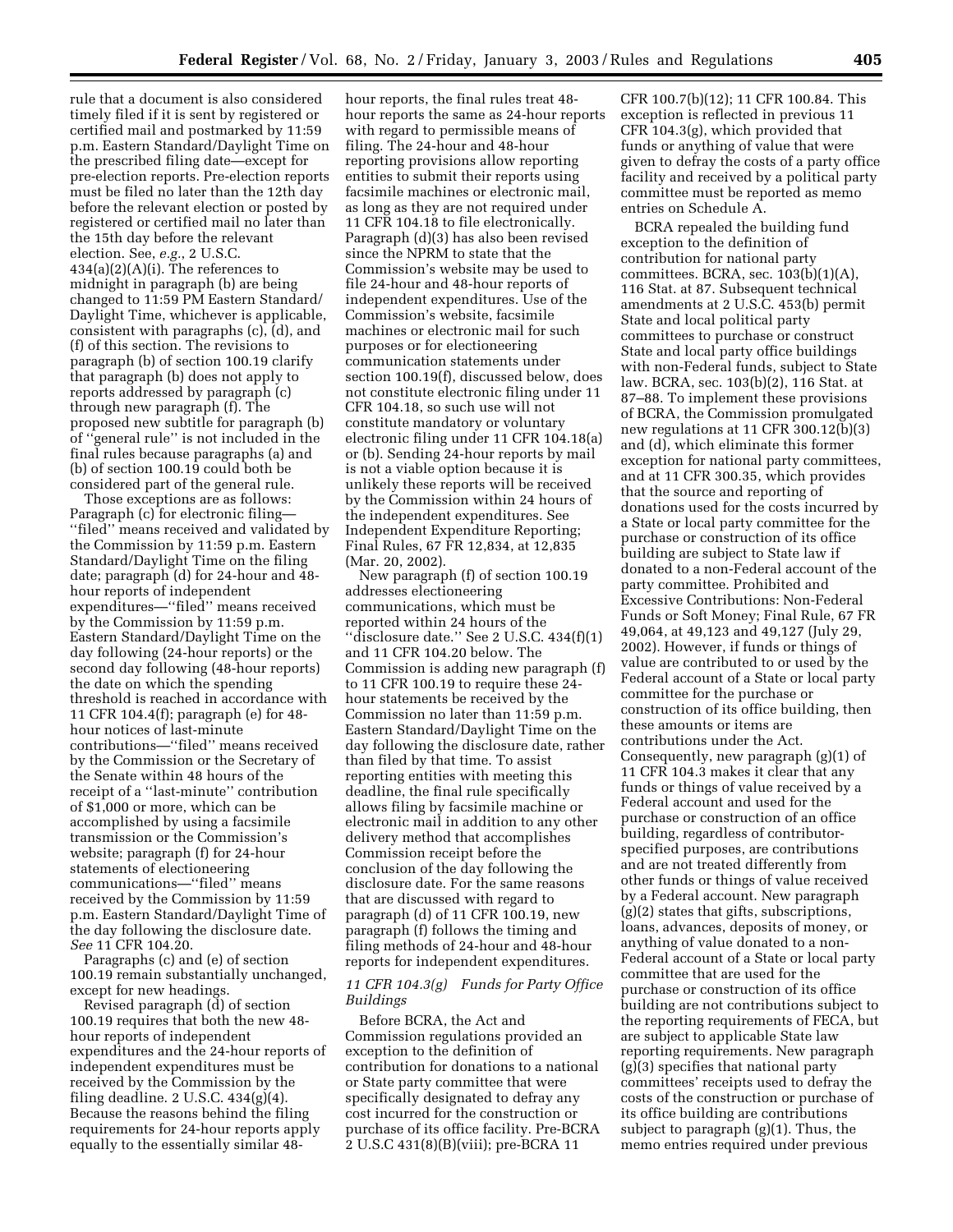11 CFR 104.3(g) are no longer appropriate. New section 104.3(g) should be read in conjunction with 11 CFR 300.12(b)(3) and (d), 300.13, and 300.35. The Commission received no comments on this section.

## *11 CFR 104.4 Independent Expenditures by Political Committees (2 U.S.C. 434(b), (d) and (g))*

## 1. Introduction

Prior to BCRA, the Commission had established reporting requirements for political committees making independent expenditures in accordance with 2 U.S.C. 434(b) and (g). See pre-BCRA 11 CFR 104.4. In the NPRM, the Commission proposed to revise the rules for political committees reporting independent expenditures made less than 20 days but more than 24 hours before an election and proposed to add new rules regarding the 48-hour reports of independent expenditures during the rest of the calendar year to implement BCRA's new reporting requirements for such independent expenditures. *See* 2 U.S.C. 434g.

The Commission received one comment on this section in the Reporting NPRM and one, from the same commenter, when these rules were published for comment in the Coordinated and Independent Expenditures NPRM, 67 FR 60,042 (Sept. 25, 2002). The commenter agreed with the proposal that 24-hour and 48 hour reports of independent expenditures need not be filed until the communications are publicly distributed or otherwise publicly disseminated. With the exception of certain clarifying changes suggested by the commenter, the final rules mirror those proposed in the NPRM.

## 2. 11 CFR 104.4(a) Regularly Scheduled Reporting

Paragraph (a) of section 104.4 is unaffected, other than the addition of a new heading, minor clarifications, a grammatical correction, and an updated cross-reference.

3. 11 CFR 104.4(b) Reports of Independent Expenditures Made at Any Time Up To and Including the 20th Day Before an Election

New paragraph (b) addresses reports of independent expenditures made by a political committee at any point in the campaign up to and including the 20th day before an election.

## *A. 11 CFR 104.4(b)(1) Independent Expenditures Aggregating Less Than \$10,000*

New paragraph (b)(1) addresses independent expenditures aggregating less than \$10,000 with respect to a given election during the calendar year, up to and including the 20th day before an election. This calendar-year aggregation is based on 2 U.S.C. 434(b)(4), which requires calendar-year aggregation for reports of independent expenditures by political committees. Under the new rule, political committees must report the independent expenditures on Schedule E of FEC Form 3X, filed no later than the regular reporting date under 11 CFR 104.5. The Commission interprets 2 U.S.C. 434(g), added to the Act by BCRA, to require aggregation toward the various thresholds for independent expenditure reporting to be calculated on a per-election basis within the calendar year. For example, if a political committee makes \$5,000 in independent expenditures with respect to a Senate candidate, and \$5,000 in independent expenditures with respect to a House of Representatives candidate, and both of these ads are publicly distributed before the 20th day before the primary election, that political committee is not required to file 48-hour reports, but must disclose the independent expenditures on its regularly scheduled reports. If the political committee makes \$5,000 in independent expenditures with respect to a clearly identified candidate in the primary, and an additional \$5,000 in independent expenditures with respect to the same candidate in the general election but outside the 20-day window, no 48-hour reports are required; but again the political committee must disclose the independent expenditures on its regularly scheduled reports. If, however, the political committee made \$6,000 in independent expenditures supporting a Senate candidate in the primary election, and \$4,000 in independent expenditures opposing that Senate candidate's opponent in the primary, and these communications are published in a newspaper more than twenty days before the primary, the political committee must file a 48-hour report. The Commission received no comments on the interpretation implemented by this paragraph.

## *B. 11 CFR 104.4(b)(2) Independent Expenditures Aggregating \$10,000 or More*

New paragraph (b)(2) addresses independent expenditures aggregating \$10,000 or more during the calendar year up to and including the 20th day

before an election. Political committees must file these reports on Schedule E of FEC Form 3X. These reports must be received by the Commission no later than 11:59 p.m. Eastern Standard/ Daylight Time on the second day following the date on which a communication that constitutes an independent expenditure is publicly distributed or otherwise publicly disseminated. Further, political committees must file an additional 48 hour report each time subsequent independent expenditures reach or exceed the \$10,000 threshold with respect to the same election to which the first report related.

4. 11 CFR 104.4(c) Reports of Independent Expenditures Made Less Than 20 Days, But More Than 24 Hours Before the Day of an Election

Revisions to renumbered paragraph (c) (which was pre-BCRA 11 CFR 104.4(b)) state that 24-hour reports must be received by the Commission no later than 11:59 p.m. Eastern Standard/ Daylight Time on the day following the date on which the \$1,000 threshold is reached during the final 20 days before the election. Further, revisions to this paragraph also indicate that additional 24-hour reports must be filed each time during the 24-hour reporting period in which subsequent independent expenditures reach or exceed the \$1,000 threshold with respect to the same election to which the previous report related.

#### 5. 11 CFR 104.4(d) Verification

New paragraph (d) contains the report verification information previously found in pre-BCRA paragraph (b) of section 104.4. There are non-substantive grammatical changes to conform this paragraph to the rest of section 104.4.

#### 6. 11 CFR 104.4(e) Where to File

New paragraph (e) largely restates pre-BCRA paragraph (c) of section 104.4. However, this paragraph has been reorganized since it was published in the Reporting NPRM. In the Reporting NPRM, paragraph (e)(2) would have addressed independent expenditures related to both Senate and House of Representatives candidates, and it would have omitted reference to the Secretary of Senate. In the final rule, paragraph (e)(2) addresses independent expenditures related to Senate candidates, and it retains the former requirement in 11 CFR 104.4(c) that regularly scheduled reports of independent expenditures related to Senate candidates must be filed with the Secretary of Senate. 11 CFR 104.4(e)(2)(i). However, with respect to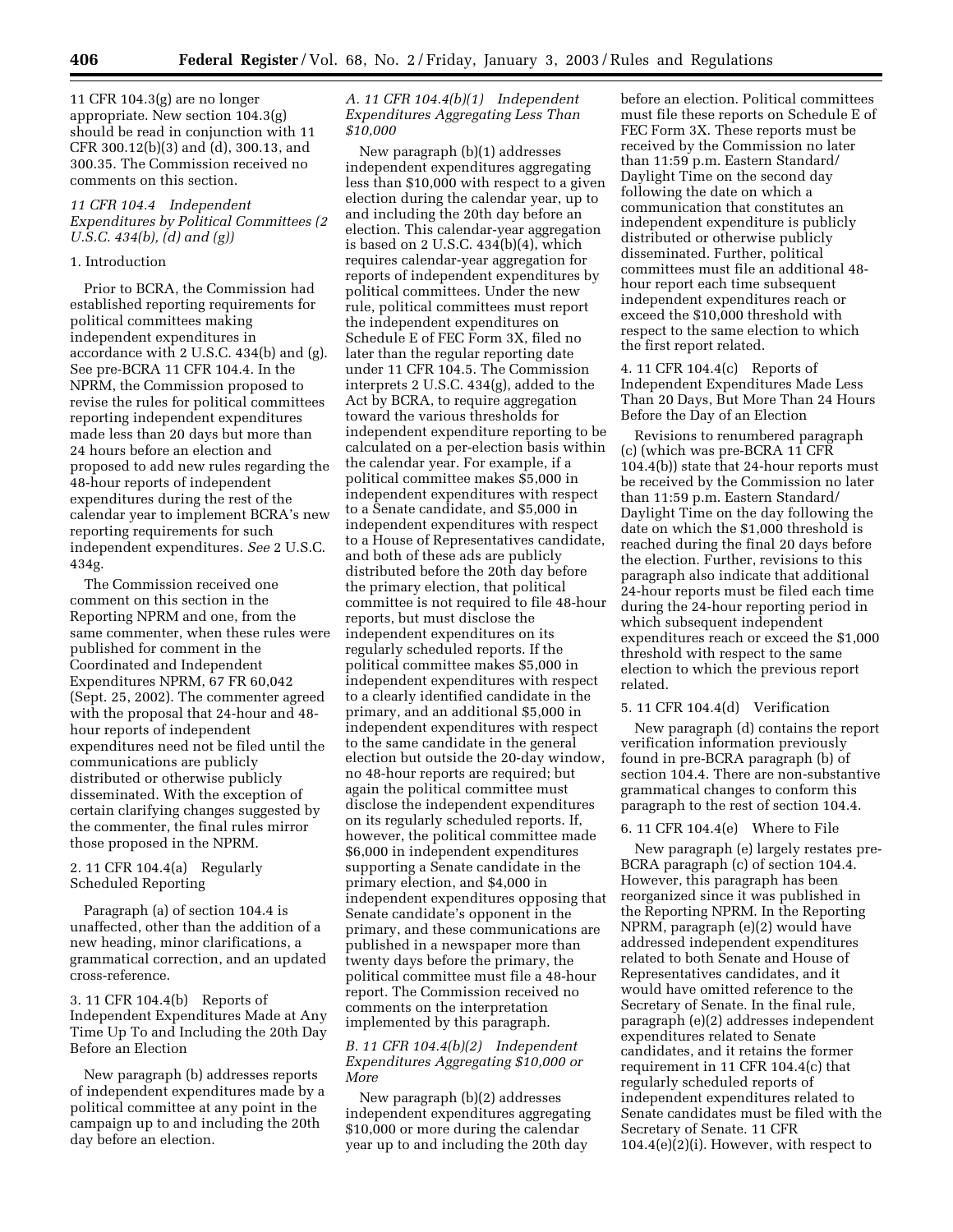24-hour and 48-hour reports of independent expenditures relating to Senate candidates under BCRA, the Commission and not the Secretary of the Senate is the place of filing. 11 CFR  $104.4(e)(2)(ii)$ ; see 2 U.S.C.  $434(g)(3)$ ; see also the discussion of 11 CFR 105.2, below.

Proposed paragraph (e)(3) in the Reporting NPRM is being renumbered paragraph (e)(4), and it provides that if a State has obtained a waiver under 11 CFR 108.1(b), then reports of independent expenditures are not required to be filed with that State's Secretary of State.

7. 11 CFR 104.4(f) Aggregating Independent Expenditures for Reporting Purposes

Paragraph (f) of 11 CFR 104.4 addresses aggregation of independent expenditures for reporting purposes. The provisions of pre-BCRA 11 CFR 109.1(f) are being moved to this section and revised to explain when and how political committees and other persons making independent expenditures must aggregate independent expenditures for purposes of determining whether 48 hour and 24-hour reports must be filed. Note that this aggregation rule applies to independent expenditures by political committees, as well as other persons; new 11 CFR 109.10(c) and (d) crossreference this paragraph. Paragraph (f) establishes that every date on which a communication that constitutes an independent expenditure is ''publicly distributed'' or otherwise publicly disseminated serves as the date used to determine whether the total amount of independent expenditures has, in the aggregate, reached or exceeded the threshold reporting amounts (\$1,000 for 24-hour reports or \$10,000 for 48-hour reports). The term ''publicly distributed'' has the same meaning as provided in new 11 CFR 100.29(b)(3), which the Commission promulgated as part of the electioneering communications rulemaking. Electioneering Communications Final Rules, 67 FR 65,190, 65,192, 65,211 (Oct. 23, 2002). The term ''publicly disseminated'' refers to communications that are made public via other media, *e.g.,* newspaper, magazines, handbills. Thus, paragraph (f) sets the same date as the starting date from which a person would have one or two days, where applicable, to file a 24-hour or 48-hour report of independent expenditures.

Congress changed the reporting requirements for independent expenditures by adding the phrase ''or contracts to make" in  $2$  U.S.C.  $434(g)(1)$ and (2). By doing so, BCRA ties 24-hour and 48-hour reporting of independent

expenditures to the time when a person ''makes or contracts to make independent expenditures'' aggregating at or above the \$1,000 and \$10,000 thresholds, respectively. Therefore, under new 11 CFR 104.4(f), each person must include in the calculation of the aggregate amount of independent expenditures, both disbursements for independent expenditures and all contracts obligating funds for disbursements for independent expenditures. Under this new rule and the timing requirements described above, when a communication that constitutes an independent expenditure is publicly distributed or publicly disseminated, the person who paid for, or who contracted to pay for, the communication is able to determine whether the communication satisfies the ''express advocacy'' requirement of the definition of an independent expenditure (*see* 11 CFR 100.16) and therefore must determine whether the disbursement for that communication constitutes an independent expenditure. A person reaching or exceeding the applicable reporting threshold is required to submit a report by 11:59 p.m. Eastern Standard/Daylight Time on the day after, for 24-hour reporting, or two days after, for 48-hour reporting, the date of the public distribution or public dissemination of that communication. Please note that under these rules, independent expenditures must be reported by political committees after a disbursement is made, or a debt reportable under 11 CFR 104.11(b) is incurred, for an independent expenditure, but no later than 11:59 p.m. on the day following the date on which the independent expenditure is first publicly distributed or otherwise publicly disseminated.

In some situations, a political committee does not make a payment or incur a reportable debt before the communication that constitutes the independent expenditure is publicly distributed or otherwise publicly disseminated. If the communication is both publicly distributed or otherwise publicly disseminated and paid for in the same reporting period, then the political committee must report the independent expenditure on Schedule E for that reporting period. If the communication is aired in one reporting period (*e.g.,* during August for a monthly filer) and payment is made in a later reporting period (*e.g.,* during September), then the political committee must report the independent expenditure as a memo entry on Schedule E on its August report if the \$10,000 threshold has been exceeded

and on Schedule D if it is a reportable debt under 11 CFR 104.11. The September report should show a payment on Schedule E and the same payment on Schedule D, if applicable.

In other situations, however, a political committee may pay the production and distribution costs associated with an independent expenditure in one reporting period, but not publicly distribute or otherwise publicly disseminate it until a later reporting period. In this case, the political committee must report the payment as a disbursement on Schedule B for operating expenditures. When, in a subsequent reporting period, the communication is publicly distributed or otherwise publicly disseminated, the political committee must file a Schedule E for the independent expenditure referencing the earlier Schedule B transaction. The political committee must also report the disbursement for the independent expenditure as a negative entry on Schedule B so the total disbursements are not inflated. Alternatively, if the political committee wishes to disclose the independent expenditure before the communication is publicly disseminated, it could report the independent expenditure on Schedule E for the reporting period in which the disbursement is made, with no further reporting obligation except for the 48-hour report if the total amount of disbursements for independent expenditures equals or exceeds \$10,000 on the day the communication is publicly distributed or otherwise publicly disseminated.

Obligations incurred, but not yet paid that are reportable debts, must be reported on Schedule D. For independent expenditures once the \$10,000 threshold is exceeded, political committees must also report memo entries on Schedule E. When, in a subsequent reporting period, the communication is publicly distributed or otherwise publicly disseminated, the political committee must file a Schedule E referencing the debt on Schedule D. The political committee must continue to report the debt on Schedule D and any payment on the debt on Schedules D and E, until the debt is extinguished.

The Commission received one comment supporting this proposal to base reporting of independent expenditures on the date of public distribution or public dissemination, rather than on the date a contract is executed. The policy reasons for adopting this reading of BCRA are the same as those set forth in the Explanation and Justification below for the reporting of electioneering communications.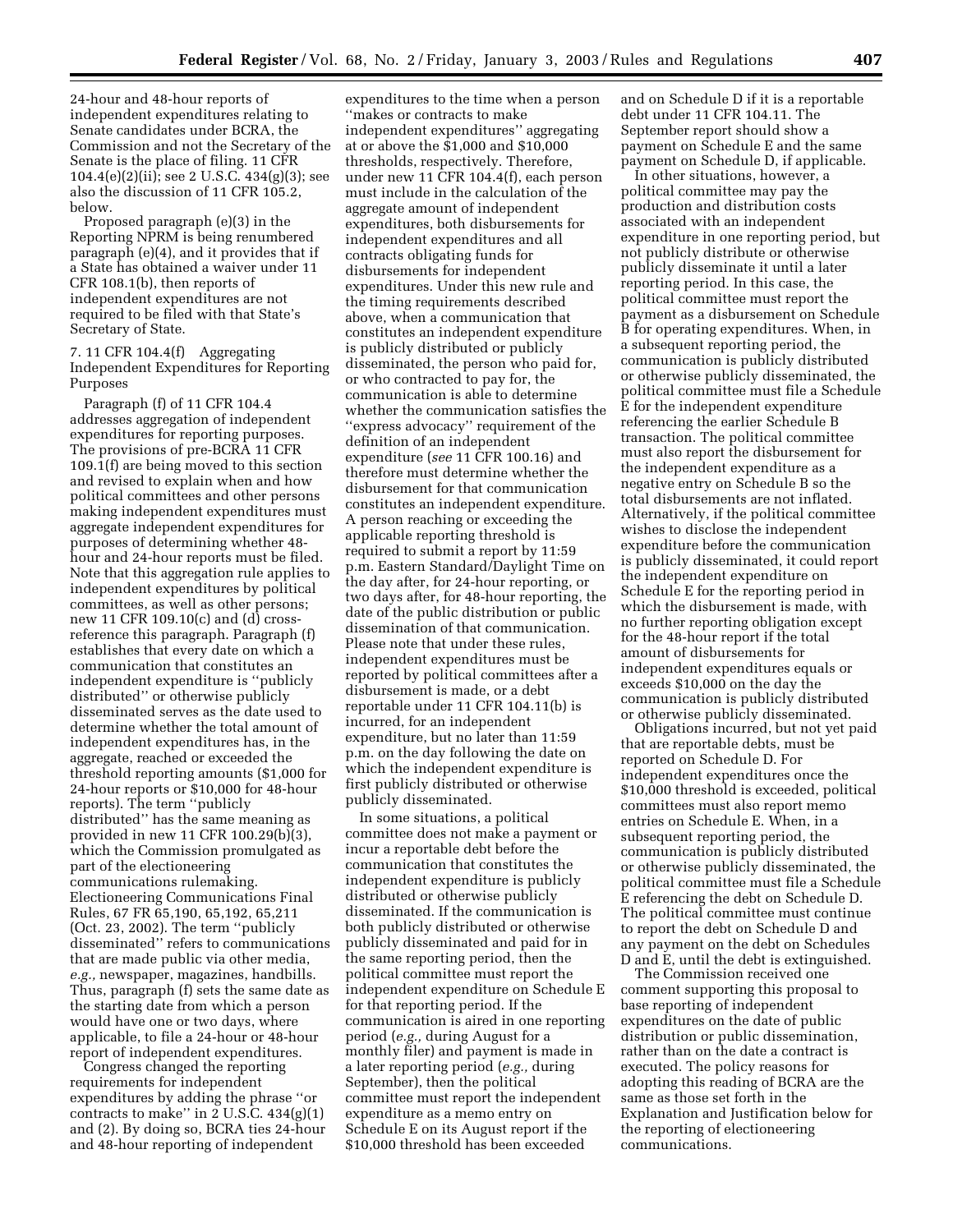8. Additional Requirements in the Internal Revenue Code

The Commission received one comment from the Internal Revenue Service (''IRS'') on the coordinated and independent expenditure NPRM, which noted generally that even though some entities that are political organizations within the meaning of section 527 of the Internal Revenue Code may not be obliged to report contributions or expenditures to the Commission, these entities may still be required to report to the IRS. The IRS offered the following explanation, which the Commission is including here to provide additional guidance regarding the potential overlap between the Internal Revenue Code and the Commission's regulations. Section 527(j) of the Internal Revenue Code requires the reporting on IRS Form 8872 of certain contributions received and expenditures made by a tax-exempt political organization unless (i) the organization reports under the FECA as a political committee; (ii) the organization is a State or local committee of a political party or political committee of a State or local candidate; (iii) the organization is a qualified State or local political organization within the meaning of section 527(e)(5) of the Internal Revenue Code; (iv) the organization reasonably anticipates that it will not have gross receipts of \$25,000 or more for any taxable year; (v) the organization is otherwise exempt from Federal income taxation under section 501(a) of the Internal Revenue Code because it is described in section 501(c) of the Internal Revenue Code; or (vi) the expenditure made is treated as an independent expenditure under the FECA. In certain situations this could require a tax-exempt political organization making coordinated expenditures to report such expenditures on IRS Form 8872 even though that organization would not be required to report such items to the Commission. Moreover, a tax-exempt political organization that is required to report one or more independent expenditures to the Commission might also have to report certain contributions received and other expenditures to the IRS.

## *11 CFR 104.5 Filing Dates (2 U.S.C. 434(a)(2))*

Section 104.5 sets forth filing dates for all reporting entities, including political committees. The NPRM proposed revisions to the rules for 24-hour reports of independent expenditures and proposed adding provisions for 24-hour reports of electioneering

communications and 48-hour reports of independent expenditures. The final rules in section 104.5 track the proposed rules, with the changes described below.

Section 104.5(a) is being revised to set forth the new reporting schedule for the principal campaign committees of House of Representatives and Senate candidates. Prior to BCRA, the principal campaign committees of these candidates were allowed to file semiannually in non-election years. After November 5, 2002, excluding reports for 2002 runoff elections, principal campaign committees of House of Representatives and Senate candidates must file quarterly reports in nonelection years, as well as in the election year. 2 U.S.C. 434(a)(2)(B). Revised paragraphs (a) and (a)(1) of section 104.5 now state that these committees must file quarterly reports. Like other quarterly reports, these must be complete as of March 31, June 30, September 30, and December 31, and must be filed by April 15, July 15, October 15, and January 31 of the following year, respectively. Paragraph (a)(2) of 11 CFR 104.5 sets forth the requirements for pre-election and postgeneral election reports in the election year and is identical to paragraphs  $(a)(1)(i)$  and  $(ii)$  of pre-BCRA 11 CFR 104.5. The rules regarding semi-annual reporting from pre-BCRA section 104.5(a) are being deleted. Please note that these new reporting dates do not affect the principal campaign committees or other authorized committees of Presidential candidates.

Revisions to paragraph (c) state that while unauthorized political committees may choose to file quarterly or monthly, a national committee of a political party must report monthly under new 11 CFR 104.5(c)(4), which is discussed below. Consequently, national party committees are no longer permitted to change their filing frequency. Paragraphs (c) and (c)(4) have been revised since the NPRM to consolidate the references to the national party committees, including the national congressional campaign committees.

Paragraph (c)(4) of 11 CFR 104.5 is a new provision implementing the BCRA requirement that all national political party committees must report on a monthly basis. 2 U.S.C. 434(a)(4)(B). Previously, national party committees were allowed to file quarterly in the election year and semi-annually in the non-election years. Under the changes to the Act made by BCRA, national political party committees must file monthly, and must file pre-general election and post-general election reports. BCRA's changes to FECA in this regard may be intended to remove any doubt as to whether national political party committees that file quarterly must file these pre-election reports if they do not make any contributions or expenditures on behalf of candidates in these elections during pre-election reporting periods. These rules implement BCRA's amendment. No commenters addressed this topic.

The Commission sought, but received no comments on whether the national Congressional campaign committees of the political parties should be included in this new monthly filing requirement for national political party committees. The final rules require the Congressional campaign committees of national parties to file monthly for several reasons. First, Congressional campaign committees are treated as committees of a national political party elsewhere in the Act and the regulations. For example, 11 CFR 110.1 specifically includes the Congressional campaign committees as committees that are ''established and maintained by a national political party.'' Further, the Supreme Court in *FEC* v. *Democratic Senate Campaign Committee,* 454 U.S. 27, 39 (1981), stated that the National Republican Senatorial Committee is part of the Republican Party organization. By analogy, the other Congressional campaign committees are also a part of their national party organizations. Moreover, the Commission notes that BCRA included a committee of a national political party in this monthly filing requirement, rather than the committee of a national political party. The wording seems to foreclose the argument that Congress intended to include only the national committees of the political parties in the monthly filing requirement.

Paragraph (g) of 11 CFR 104.5 moves the pre-BCRA contents of paragraph (g) to new paragraph (g)(2) with revisions, and adds a new paragraph (g)(1), which requires that 48-hour reports of independent expenditures must be received by the Commission no later than 11:59 p.m. Eastern Standard/ Daylight Time on the second day following the date on which a communication is publicly distributed or otherwise publicly disseminated. The Commission received one comment on paragraph (g) of section 104.5, which urged the Commission to clarify that the filing requirements for subsequent reports of independent expenditures (24-hour and 48-hour reports) would be triggered by the public dissemination or distribution of the communication (as with the initial reports). Note that the term ''publicly distributed'' refers to communications distributed by radio or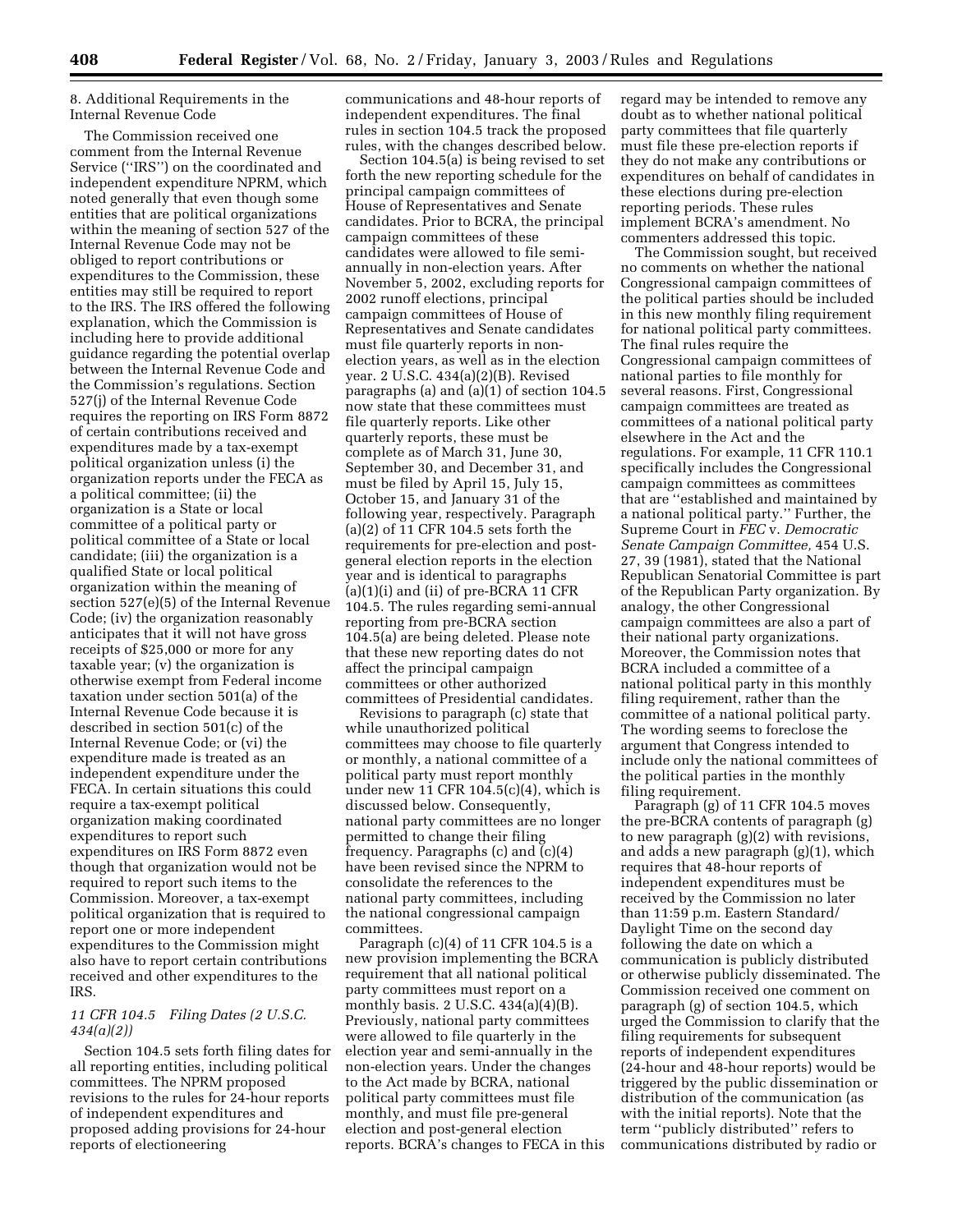television (*see* 11 CFR 100.29(b)(3)) and the term ''publicly disseminated'' refers to communications that are made public via other media, *e.g.*, newspaper, magazines, handbills. New paragraph (g)(4) explains when communications that are mailed are considered to be 'publicly distributed."

New paragraph (j) of section 104.5 addresses the filing dates for electioneering communications. Specifically, it provides that the 24-hour statements must be received by the Commission by 11:59 p.m. Eastern Standard/Daylight Time on the day following the disclosure date.

## *11 CFR 104.19 [Reserved]*

Section 104.19 of 11 CFR is added and reserved for future use.

## *11 CFR 104.20 Reporting Electioneering Communications*

#### 1. Introduction

In the Explanation and Justification for the Electioneering Communications Final Rules, the Commission stated it would revise the proposed rules on reporting electioneering communications and re-propose the rules as part of this rulemaking.<sup>1</sup> 67 FR at 65,209. Consequently, the NPRM for this reporting rulemaking included the revised proposed rules for the reporting requirements for electioneering communications at proposed 11 CFR 104.20. The following explanation and justification for 11 CFR 104.20 discusses comments resulting from the Reporting NPRM and the Electioneering Communications NPRM. Although the Electioneering Communications NPRM would have designated the reporting of electioneering communications as section 104.19, the proposed rules in the Reporting NPRM designated reporting of electioneering communications as proposed section 104.20. In the following explanation and justification, citations to 104.19 refer to the original proposed rules in the Electioneering Communications NPRM, and citations to 104.20 refer to the proposed rules in the Reporting NPRM and the final rules.

## 2. 11 CFR 104.20(a) Definitions

New section 104.20(a) includes the definitions for the relevant terms that are used throughout new section 104.20. These terms are: (1) Disclosure date; (2) direct costs of producing or airing electioneering communications; (3) persons sharing or exercising direction or control; (4) identification; and (5) publicly distributed.

## *A. 11 CFR 104.20(a)(1) Definition of ''Disclosure Date''*

BCRA requires persons who make electioneering communications that cost more than \$10,000 to file disclosure statements with the Commission within 24 hours of the disclosure date. 2 U.S.C. 434(f)(1). In the Electioneering Communications NPRM, proposed section 104.19(b) would have defined ''disclosure date'' as ''the first date by which a person has made one or more disbursements, or has executed one or more contracts to make disbursements, for the direct costs of producing or airing electioneering communications aggregating in excess of \$10,000.'' 67 FR at 51,145. The Electioneering Communications NPRM, however, also sought comment on whether the disclosure date should be the date on which the electioneering communication aired. Thus, under this proposal, an organization could make disbursements or enter into a contract to make disbursements that exceed \$10,000, but would not be required to disclose the disbursements or contract until the electioneering communication is aired. Although BCRA uses the term ''airing,'' the Commission has determined that ''publicly distributed'' more accurately encompasses how electioneering communications are disseminated to the public, including the airing of these communications. *See*  below for discussion of the definition of ''publicly distributed.''

All of the commenters who addressed this issue disagreed with the proposed rule in the Electioneering Communications NPRM and advocated adopting a final rule that would define ''disclosure date'' as the date of the public distribution of the electioneering communication. They argued that there is no electioneering communication, and therefore no reporting requirement, until the communication is actually publicly distributed.

Taking into consideration the comments described above, proposed section 104.20(a)(1) in the Reporting NPRM would have defined ''disclosure date'' as the date on which an electioneering communication is publicly distributed where there have been disbursements, or executed contracts for disbursements, for the direct costs of producing or airing an electioneering communication aggregating in excess of \$10,000. The Commission received one comment on the revised proposed definition of ''disclosure date'' at section 104.20(a)(1), which supported this approach. The final rule in section 104.20(a)(1) is similar to the proposed

rule. This date reflects the Commission's concerns that there are legal and practical issues associated with compelling disclosure of potential electioneering communications before they are finalized and publicly distributed, and premature disclosure may require reporting entities to divulge confidential strategic and political information about their possible future activities.

Consequently, under new section  $104.20(a)(1)(i)$ , "disclosure date" means the first time in a calendar year that an electioneering communication is publicly distributed where the maker of the electioneering communications has also surpassed the \$10,000 disbursement threshold. Counting toward the threshold are disbursements made at any time for the direct costs of producing or airing either that communication or any other previously unreported electioneering communication. Thus, even disbursements for the direct costs of producing or airing the electioneering communication made in calendar years prior to the public distribution of the electioneering communication are aggregated toward the \$10,000 threshold. Conversely, any costs already reported for earlier electioneering communications are not aggregated toward the \$10,000 threshold. After the first disclosure date, subsequent disclosure dates occur in the same calendar year in which an electioneering communication is publicly distributed, if that person has made additional disbursements for the direct costs of producing or airing an electioneering communication that, in the aggregate, exceed \$10,000. 11 CFR 104.20(a)(1)(ii). The following example illustrates how the definition of ''disclosure date'' operates. From November of one year to March of the next year, Person X spends \$25,000 in direct costs to produce and air an electioneering communication, and the communication is publicly distributed on March 15. Thus, March 15 is the initial disclosure date under 11 CFR  $104.20(a)(1)(i)$ . Person X then pays another \$5000 to publicly distribute the same communication on April 1. April 1 is not a disclosure date because the subsequent disbursement does not exceed \$10,000. On April 15, Person X publicly distributes a different electioneering communication for which she spent \$7000 in direct costs to produce and air. April 15 is a disclosure date under 11 CFR 104.20(a)(1)(ii) because that is the date on which the communication was publicly distributed and the aggregation of the

<sup>&</sup>lt;sup>1</sup> The original proposed rules were part of the Electioneering Communications NPRM. *See* 67 FR at 51,145.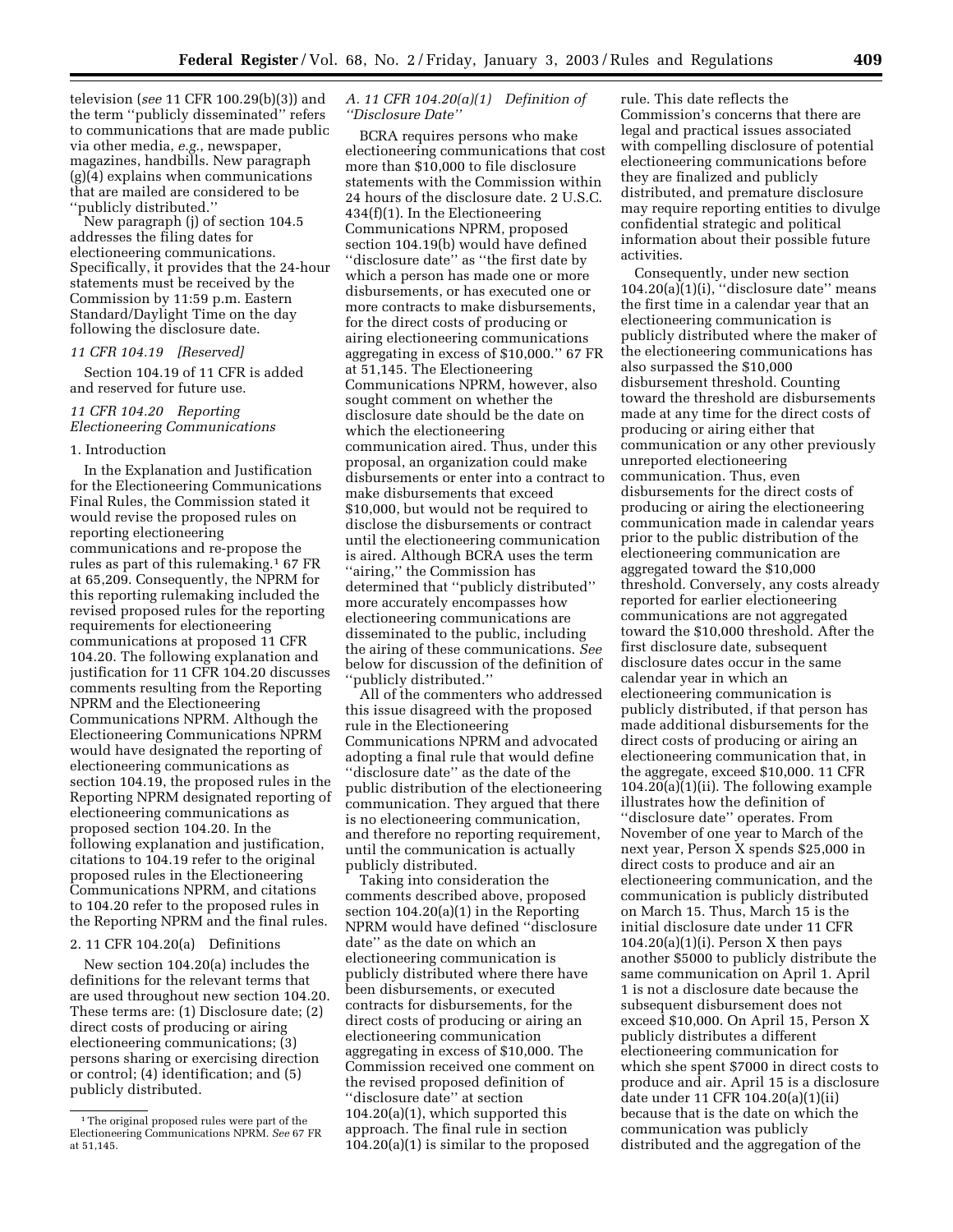disbursements for the direct costs after the initial disclosure date (\$5000 plus \$7000) exceeds \$10,000.

## *B. 11 CFR 104.20(a)(2) Definition of ''Direct Costs of Producing or Airing Electioneering Communications''*

In the Electioneering Communications NPRM, proposed section 104.19(a) would have required every person who makes a disbursement, or executes a contract, for the direct costs of producing or airing electioneering communications that aggregate in excess of \$10,000 during a calendar year, to file a statement with the Commission. Electioneering Communications NPRM, 67 FR at 51,145–46. Furthermore, proposed section 104.19(a)(2) would have included a non-exhaustive list of what constitutes direct costs of electioneering communications. *Id.* The Commission sought comment on two issues relating to this proposed requirement. The first was whether the list in proposed section 104.19(a)(2) was adequate and whether the list should be exhaustive. The second issue was whether the direct costs of producing an electioneering communication and the direct costs of airing it should be aggregated separately or together to determine whether such costs exceed \$10,000. The second issue is discussed in further detail in the explanation and justification for new section 104.20(b).

The commenters on the Electioneering Communications NPRM were split on the issue of whether the list of direct costs in proposed section 104.19(a)(2) should be exhaustive or non-exhaustive. One commenter who supported an exhaustive list argued that it is clear what is involved in producing a communication, and the proposed rule adequately addresses those costs. Another commenter recommended a non-exhaustive list so that the Commission could retain flexibility to identify other costs associated with producing and airing communications not listed in the proposed rules.

In order to provide clear guidance on this issue, proposed 11 CFR 104.20(a)(2) in the Reporting NPRM included an exhaustive list of direct costs associated with producing or airing an electioneering communication. The Commission sought comments on whether the proposed definition should include any other direct costs associated with producing or airing electioneering communications. In particular, the Commission sought comment on what, if any, additional in-house production costs should be considered direct costs.

The final rule in new section 104.20(a)(2) is similar to the proposed rule in the Reporting NPRM, and

defines ''direct costs of producing or airing'' with an exhaustive list. Paragraph (a)(2)(i) has been clarified to include ''costs charged by a vendor'' to show that the nature of service, not the nature of the vendor providing the service, controls whether its cost should be included. (The NPRM version listed ''costs charged by a production company,'' which unduly focused on the type of company providing the service.) Paragraph (a)(2)(ii) has been revised to include the cost of studio time and material costs, which are inhouse out-of-pocket production costs. The Commission understands ''direct cost of producing or airing electioneering communications'' as used in 2 U.S.C. 434(f)(4)(A) and (B) to include all such out-of-pocket costs and to not distinguish between those provided by vendors or those provided by in-house resources.

One commenter addressed the issue of what should be included in an exhaustive list. The commenter supported an exhaustive list and agreed with the items on the list in proposed section 104.20(a)(2). The commenter also suggested that the Commission make clear in the final rule that the definition does not ''include planning or preparatory costs such as polling and focus groups, or in-house costs such as staff compensation and other overhead.''

Paragraph (a)(2)'s list of vendor production costs, in-house production costs, and airtime costs is exhaustive. Only costs that fit within these categories are included. Illustrative examples of costs charged by a vendor are also included in the regulation, and these examples are not exhaustive. Paragraph (a)(2)(ii) makes clear that part of the costs addressed by the commenter, which are described as ''inhouse costs such as staff compensation and other overhead,'' are not among the enumerated out-of-pocket costs, so they will not be included in paragraph (a)(2)(ii). The other of the commenter's examples of polling and focus groups are not production costs as they are too attenuated from the resulting communication to be considered ''direct costs of producing or airing an electioneering communication'' under 2 U.S.C. 434(f)(4).

The final rule requires statements of electioneering communications to be filed when the direct costs of producing or airing electioneering communications exceed \$10,000. In both the Reporting NPRM and the Electioneering Communications NPRM, the Commission sought comment on how to aggregate the direct costs of producing or airing an electioneering communication to determine whether

the \$10,000 threshold has been exceeded. The commenters on the Electioneering Communications NPRM disagreed on this issue. Some commenters argued that BCRA should be read to require that production costs should be aggregated separately for the airtime costs. Under this interpretation, if it costs a person \$7,000 to produce the electioneering communication and \$7,000 to air it, the threshold is not met because neither the direct costs of producing or airing the electioneering communication exceeded \$10,000. In contrast, other commenters argued that BCRA mandates that the direct costs of producing and airing the electioneering communication be aggregated. Under this approach, the example above would result in the \$10,000 threshold being met because the direct costs of producing and airing are \$14,000.

The Commission has decided that it is appropriate to require that the costs of producing and the costs of airing be added together, rather than counted separately, to determine whether the threshold has been met. Thus, when the direct costs of producing or airing an electioneering communication exceed \$10,000 when combined, the person who makes the electioneering communication would be required to file a statement with the Commission when the electioneering communication is publicly distributed. Additionally, the Commission agrees with a commenter who noted that, as a practical matter, for most electioneering communications, the \$10,000 threshold will be exceeded, regardless of whether the production costs and the airing costs are aggregated separately or together.

## *C. 11 CFR 104.20(a)(3) Definition of ''Persons Sharing or Exercising Direction or Control''*

The Electioneering Communications NPRM included two proposed alternatives, identified as Alternative 4– A and Alternative 4–B, to implement the BCRA requirement to disclose ''any person sharing or exercising direction or control over the activities'' of the person making the disbursement for electioneering communications. See 2 U.S.C. 434(f)(2)(A). Many of the commenters asserted that both alternatives were vague and could encompass a large number of people, especially for electioneering communications made by membership organizations. Some of the commenters were also concerned that disclosing this information may reveal sensitive or confidential information and the decision-making processes of organizations, especially non-profit organizations, thereby placing them at a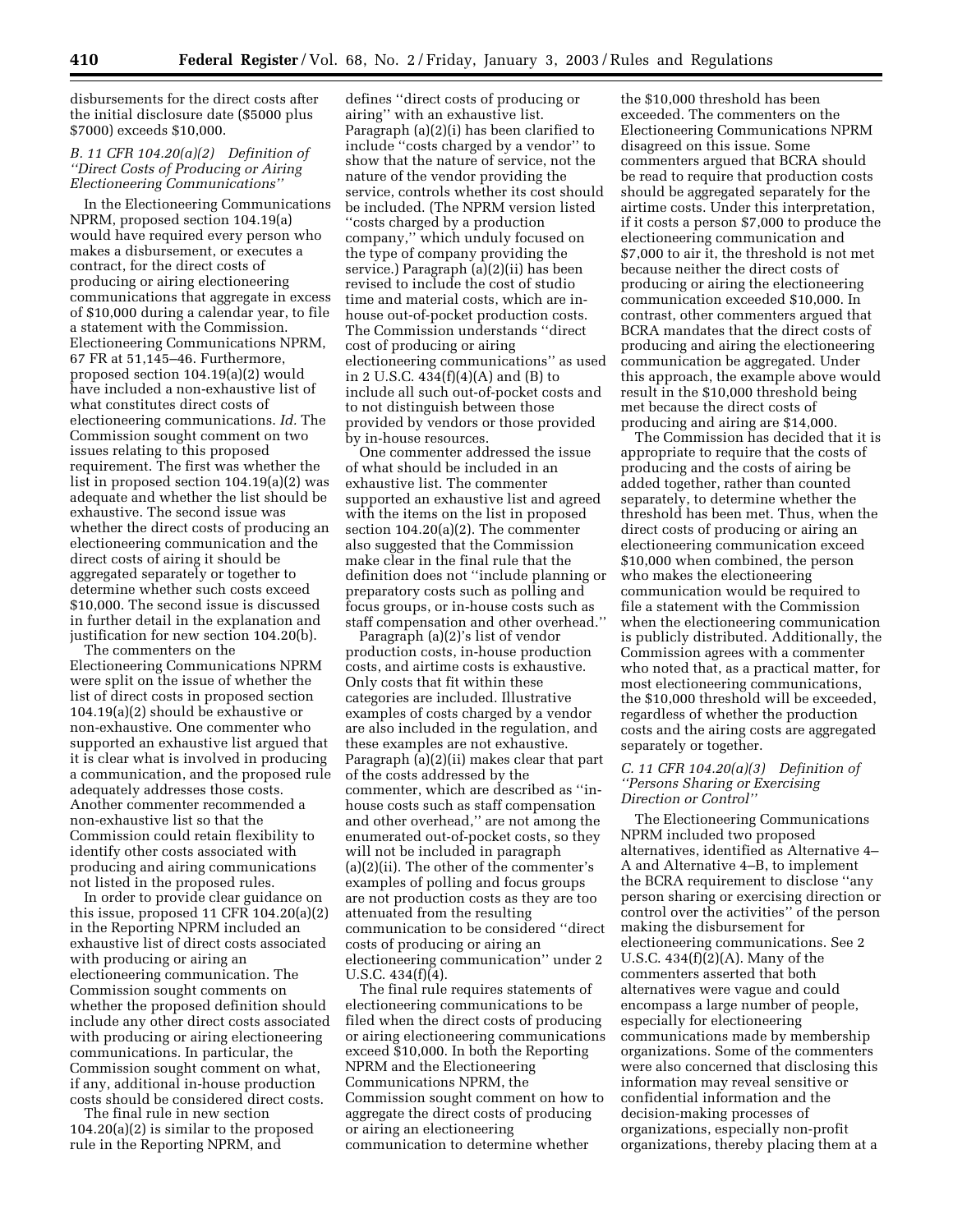competitive disadvantage. For these reasons, these commenters argued that the Commission should require limited, if any, disclosure of persons who share or exercise direction or control over the person who makes disbursements for electioneering communications or the activities involved in making electioneering communications.

In contrast, several commenters, including the Congressional sponsors of BCRA, disagreed with both alternatives because in their view neither would disclose sufficiently the information required by BCRA. *See* 2 U.S.C. 434(f)(2)(A). They asserted that BCRA requires disclosure of not only those who have direction or control over the electioneering communications, but also those who have direction or control over the organization that makes the electioneering communications.

While the Commission recognizes the concerns of those who objected to disclosure of the decision-making process of their organizations, BCRA requires persons who make electioneering communications to disclose those who share or exercise direction or control over the person making the disbursement for electioneering communications. 2 U.S.C. 434(f)(2)(A). Because neither Alternative 4–A nor Alternative 4–B in the Electioneering Communications NPRM appeared to encompass the disclosure required by BCRA, proposed section 104.20(c)(2) in the Reporting NPRM did not incorporate either of the two alternatives. Instead, proposed paragraph (c)(2) followed the wording of 2 U.S.C. 434(f)(2)(A).

To provide further guidance on proposed section 104.20(c)(2), the proposed rules included a definition of ''sharing or exercising direction or control.'' Because it appears that the term ''direction or control'' in 2 U.S.C. 434(f)(2)(A) refers to the management or decision-making process of an organization, including a qualified nonprofit corporation (''QNC''), proposed section 104.20(a)(3) would have defined ''sharing or exercising direction or control'' to mean exercising authority or responsibility for policy formulation, day-to-day management, obligation of funds, or hiring or firing employees.

The Commission also sought comment on an alternative definition of ''sharing or exercising direction or control'' that was not in the proposed rule. Reporting NPRM, 67 FR at 64,560. Under the alternative definition described in the NPRM, the term would mean the officers, directors, partners, or any other individuals who have the authority to bind the organization,

entity, or person making the disbursement for electioneering communication. With this alternative the Commission sought a more objective, bright-line definition of ''direction or control'' that focused the definition on those persons who have the authority to act on behalf of the organization. One commenter addressed this issue. The commenter supported the alternative definition arguing that proposed section 104.20(a)(3) was overly broad and that the alternative definition better captured the requirements of BCRA. The commenter also suggested that the alternative definition be further narrowed to include only officers, directors, and partners.

The Commission is adopting this bright-line alternative approach described in the NPRM, with the clarifications described below, as new section 104.20(a)(3) because it properly encompasses BCRA's clear requirement to identify persons who exercise direction or control over the person making the electioneering communication. The Commission prefers the clarity of the bright-line approach to what may be the broader coverage of the NPRM's proposed rule text in order to avoid the vagueness involved in describing the functions that the rule intended to capture. New section 104.20(a)(3) defines ''persons sharing or exercising direction or control'' with a list of organizational positions that are readily known and verifiable: officer, director, executive director, partner, and in the case of unincorporated organizations, owner. In addition to this list, new section 104.20(a)(3) includes the ''equivalent'' of executive director. This term is intended to include the senior staff position in an organization, whatever its title, that functions as an executive director does. Thus, the Commission believes that the positions named or described in new section 104.20(a)(3) provide sufficient scope to capture responsible persons without sweeping too broadly.

## *D. 11 CFR 104.20(a)(4) Definition of ''Identification''*

New section 104.20(a)(4) incorporates the definition of the term ''identification'' in 11 CFR 100.12. This definition is identical to the proposed definition. No commenter discussed this definition.

## *E. 101 CFR 104.20(a)(5) Definition of ''Publicly Distributed''*

In the Electioneering Communications Final Rules, the Commission defines ''publicly distributed'' to mean ''aired,

broadcast, cablecast, or otherwise disseminated through the facilities of a television station, radio station, cable television system, or satellite system.'' 11 CFR 100.29(b)(6). Therefore, new section 104.20(a)(5) adopts the definition of ''publicly distributed'' in 11 CFR 100.29(b)(6). The term ''publicly distributed'' is used throughout the final rules instead of ''airing,'' except in the definition of ''direct costs of producing or airing.''

3. 11 CFR 104.20(b) Who Must Report and When

New section 104.20(b) details who must report electioneering communications to the Commission and when those statements are due. The final rule states that every person who makes a disbursement or executes a contract to make a disbursement for electioneering communications that exceeds \$10,000 in direct costs must file a statement with the Commission by the end of the day following the disclosure date. The various elements of this final rule are discussed in further detail below.

The definitions of ''electioneering communication'' in 11 CFR 100.29 and ''disclosure date'' in 11 CFR 104.20(a)(1) must be satisfied in order for an electioneering communication reporting obligation to arise. Thus, for example, because expenditures are exempted from the definition of ''electioneering communication'' by 2 U.S.C 434(f)(3)(B)(ii) and 11 CFR 100.29(c)(3), political committees that pay for communications with funds reportable as expenditures do not report these payments under 11 CFR 104.20. Similarly, a ''disclosure date'' must have occurred, so the provisions of 11 CFR  $104.20(a)(1)(i)$  or (ii) must have been satisfied.

BCRA requires that statements of electioneering communications be filed within 24 hours of the disclosure date, that is the date on which an electioneering communication is publicly distributed, assuming the \$10,000 threshold has been exceeded. 11 CFR 104.20(a)(1). One witness at the August 28, 2002 public hearing on electioneering communications acknowledged that in some cases it may be difficult to ascertain when an electioneering communication is publicly distributed for purposes of triggering the 24-hour reporting period. This is because the contract may not specify a precise time that the communication will be publicly distributed or because in some instances the broadcaster does not air the communication during the block of time specified in the contract, although the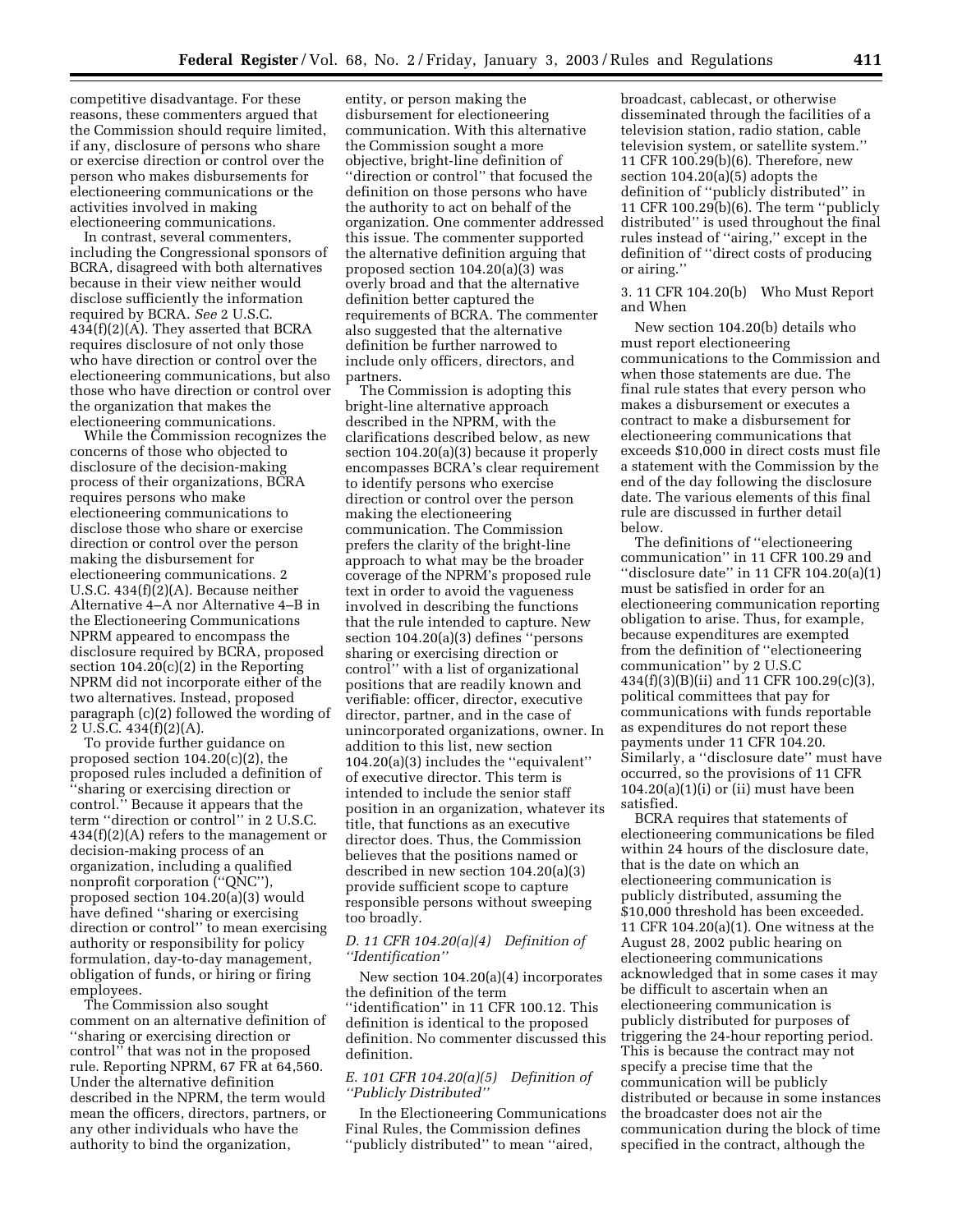day of initial broadcast will generally be known. To address the concern that a person may not know the exact time an electioneering communication is publicly distributed during the day that it is scheduled to air, the Commission is interpreting the 24-hour period in which to report the electioneering communication as starting at the end of the day in which the communication is publicly distributed. Therefore, new section 104.20(b) requires reporting of an electioneering communication by the end of the following day. The Commission did not receive any comments on this rule.

The last sentence of proposed section 104.20(b) stated that ''[p]ersons *other than political committees* must file these 24-hour statements on FEC Form 9'' (emphasis added). One commenter correctly noted that the highlighted language may be misleading because the Commission had stated in the Electioneering Communications Final Rules that, by operation of the expenditure and independent expenditure exemption from the definition of ''electioneering communications,'' political committees do not make disbursements for electioneering communications. See 67 FR at 65,197–98. Therefore, the final rule includes a sentence that makes clear that political committees report communications that are described in 11 CFR 100.29(a) as expenditures or independent expenditures and not as an electioneering communication. For those persons who are required to report electioneering communications, new section 104.20(b) requires all the information specified in new section 104.20(c) be reported on FEC Form 9.

## 4. 11 CFR 104.20(c) Contents of **Statements**

New section 104.20(c) lists eight items that must be included in the statements of electioneering communications that must be filed with the Commission. No commenters addressed the introductory part of paragraph (c). The final rule slightly rewords the proposed rule to clarify that the information to be reported on FEC Form 9 pertains to electioneering communications.

## *A. 11 CFR 104.20(c)(1) Identification of the Person Making the Disbursements*

New section 104.20(c)(1) requires identification of the persons who make a disbursement, or execute a contract to make a disbursement, for an electioneering communication. Under 11 CFR 100.12, as incorporated by new section 104.20(a)(4), "identification" means an individual's first name, middle name or initial, if available, and

last name; mailing address; occupation; and the name of his or her employer; and, if the person is not an individual, the person's full name and address. New section 104.20(c)(1) additionally requires a person that is not an individual to list its principal place of business. This rule implements the requirements in BCRA at 2 U.S.C. 434(f)(2)(A) and (B). The Commission did not receive any comments concerning this paragraph.

## *B. 11 CFR 104.20(c)(2) Identification of Persons Sharing or Exercising Direction or Control*

As mandated by BCRA at 2 U.S.C. 434(f)(2)(A), new section 104.20(c)(2) requires identification of persons sharing or exercising direction or control over persons described in paragraph (c)(1), disclosing the same type of information. While one commenter addressed the definition of ''sharing or exercising direction or control,'' *see* above, no commenter specifically discussed this rule.

## *C. 11 CFR 104.20(c)(3) Identification of the Custodian of the Books and Accounts*

BCRA at 2 U.S.C.  $434(f)(2)(A)$  requires disclosure of the person who is the custodian of the books and accounts from which electioneering communication disbursements are made. New section 104.20(c)(3) implements this new provision. The information that must be disclosed about that person under BCRA and the new rules is the same as the information that must be disclosed about the persons described in paragraphs  $(c)(1)$  and  $(c)(2)$ , except for paragraph (c)(1)'s requirement that a person that is not an individual state its principal place of business. The Commission did not receive any comments on this rule.

## *D. 11 CFR 104.20(c)(4) Disclosure of the Amount of Each Disbursement*

BCRA also requires disclosure of disbursements of more than \$200 during the period covered by the statement, the date the disbursement was made, and the identification of the person who receives the disbursement. 2 U.S.C.  $434(f)(2)(C)$ . The final rule in new section  $104.20(c)(4)$  follows the wording of the proposed rule without change in implementing this BCRA provision. No commenter discussed this provision in the proposed rules.

## *E. 11 CFR 104.20(c)(5) Disclosure of Candidates and Elections*

Under 2 U.S.C. 434(f)(2)(D), the elections to which electioneering communications pertain, as well as the

names of all clearly identified candidates referred to in the electioneering communications, must be disclosed. The Electioneering Communications NPRM provided two alternatives to proposed 11 CFR 104.19(b)(5), identified as Alternative 5– A and Alternative 5–B, which would have implemented this statutory provision. 67 FR 51,146. Both alternatives would have required disclosure of the elections and all clearly identified candidates who are referred to in the electioneering communication, but would have contained different wording. Commenters preferred the wording of Alternative 5–B because it was easier to read and was more consistent with 2 U.S.C. 434(f)(2)(D). Because Alternative 5–B arguably was more consistent with the definition of ''disclosure date,'' see above, leaving no doubt as to which clearly identified candidates appear in an electioneering communication, proposed section 104.20(c)(5) in the Reporting NPRM incorporated the wording of Alternative 5–B. As such, the final rule remains unchanged from the proposed rule. No comments were received in response to the Reporting NPRM concerning proposed section  $104.20(c)(5)$ .

#### *F. 11 CFR 104.20(c)(6) Disclosure Date*

New section  $104.20(c)(6)$  requires that electioneering communications statements list the disclosure date, as defined in section 104.20(a)(1), of each electioneering communication. While BCRA does not specifically require the disclosure date to be reported, this information is necessary as it is the triggering mechanism for filing the statement. This is similar to requiring the disclosure of the date an independent expenditure aggregating \$1,000 or more is made during the 24 hour reporting period. The Commission did not receive any comments on this requirement.

## *G. 11 CFR 104.20(c)(7) Disclosure of Donors to a Segregated Bank Account*

BCRA requires persons who make disbursements for electioneering communications exclusively from segregated bank accounts to disclose the names and addresses of contributors who contribute an aggregate of \$1,000 or more to that segregated account. 2 U.S.C.  $434(f)(2)E$ . In the Electioneering Communications NPRM, the Commission sought comment on whether amounts given to persons who make disbursements for electioneering communications are contributions subject to the limitations, prohibitions, and reporting requirements of the Act.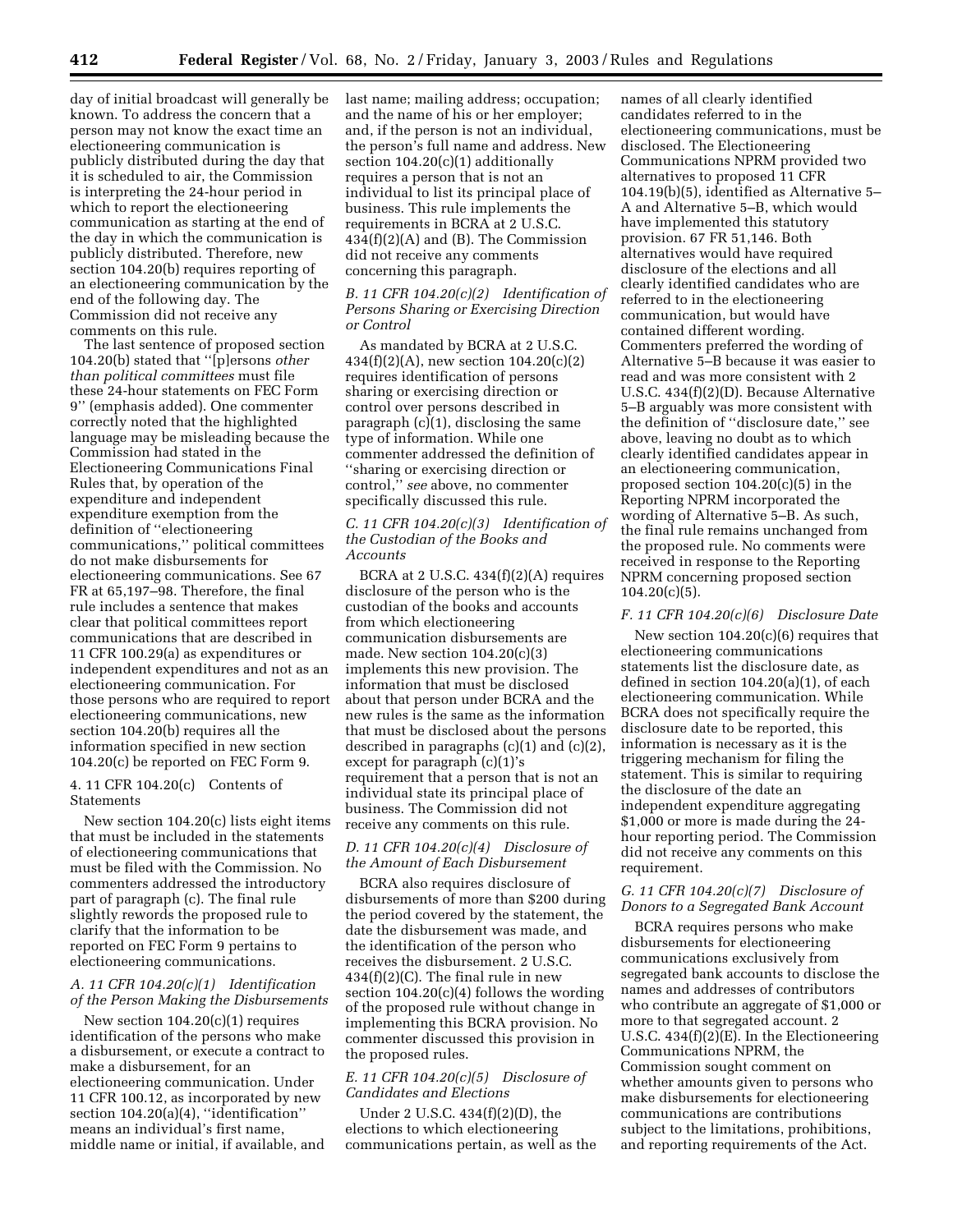In the new reporting provisions for electioneering communications in BCRA, the statute uses the terms ''contributor'' and ''contributed, '' but it does not use the term ''contribution.'' 2 U.S.C.  $434(f)(2)(E)$  and  $(F)$ . BCRA uses the more general ''disbursement'' more frequently. 2 U.S.C. 434(f)(2)(A), (B), (C), (E), and (F). Nor does BCRA amend the definition of ''contribution.'' *See* 2 U.S.C. 431(8). Additionally, the Commission concluded that political committees do not make disbursements for electioneering communications by operation of the expenditure and independent expenditure exemptions. Based on this analysis, the Commission proposed to treat funds given to persons who make electioneering communications as ''donations.'' *See*  also Reporting NPRM, 67 FR at 64,560– 61. One commenter agreed with the Commission's approach and none opposed it. At this point, the Commission concludes that its analysis of the statutory wording is correct. Accordingly, the final rules treat these funds as ''donations'' and not as ''contributions.''

In reading 2 U.S.C.  $434(f)(2)(E)$  and  $(F)$ together with 2 U.S.C.  $441b(c)(3)(B)$ , the Commission stated in the Electioneering Communications NPRM that the disclosure requirements for segregated bank accounts appear to apply only to qualified nonprofit corporations (QNCs) organized under 26 U.S.C. 501(c)(4). *See*  67 FR at 51,143 and 11 CFR 114.10. Therefore, proposed 11 CFR 104.19(b)(6) would have permitted only QNCs to use segregated bank accounts to limit disclosure of their donors to only those who donate \$1000 or more to that account. Commenters on the Electioneering Communications NPRM urged that this option be made available to all persons who make electioneering communications, and not just QNCs. Because the Commission agreed with this suggestion, proposed 104.20(c)(7) in the Reporting NPRM made this option available to all persons.

The Commission continues to agree with this approach. Accordingly, new section  $104.20(c)(7)$  in the final rules allows all persons who establish a separate bank account consisting of funds provided solely by individuals who are United States citizens, nationals, or permanent residents to limit their reporting of the identities of their donors of \$1,000 or more to those donors who have given directly to that bank account, as long as only funds from the separate bank account are used to pay for electioneering communications. Please note that the final rules at 11 CFR 114.14(d)(2), as published previously in the

Electioneering Communications Final Rules, provide such persons that are not QNCs with the option of establishing a segregated bank account similar to that allowed to QNCs. 67 FR 65,212.

Although no commenter addressed this provision specifically, one joint comment questioned the requirement that QNCs disclose their donors. The joint commenter made constitutional arguments and cited *FEC* v. *Massachusetts Citizens for Life*, 479 U.S. 238 (1986) (*''MCFL''*) and other cases in support of the assertions that disclosure of its donors imposes a burden on its free speech rights. They also stated that the segregated bank account option creates an administrative burden and would still require disclosure of some of their donors. The joint comment suggested that, with regard to QNCs, the Commission impose the same requirements for disclosure of electioneering communication as it does for independent expenditures arguing that legislative history indicates that Congress intended them to be treated similarly.

In some respects, the reporting rules applicable to QNCs' electioneering communications require less disclosure than those applicable to QNCs' independent expenditures. Electioneering communication rules require disclosure of donors of \$1,000 or more, while independent expenditure rules require disclosure of contributors of more than \$200. Compare new 11 CFR 104.20(c)(7) or (8) with new 11 CFR  $109.10(e)(1)(vi)$ . Additionally, electioneering communications are not subject to disclosure until disbursements related to them exceed \$10,000, and the similar threshold for independent expenditures is \$250. See 11 CFR 104.20(a)(1). While reporting of independent expenditure contributors is limited to those who contributed specifically for independent expenditures, 11 CFR 109.10(e)(1)(vi), QNCs can also reduce their reporting obligations by using separate bank accounts pursuant to 11 CFR  $104.20(c)(7)$ .

More generally, a commenter on the Electioneering Communications NPRM and the joint comment on the Reporting NPRM argued that the members of the organizations they represent could be subject to negative consequences if their names are disclosed in connection with an electioneering communication. The FECA provides for an advisory opinion process concerning the application of any of the statutes within the Commission's jurisdiction or any regulations promulgated by the Commission, and such groups could also seek an advisory opinion from the

Commission to determine if the groups would be entitled to an exemption from disclosure that would be analogous to the exemption provided to the Socialist Workers Party. See Advisory Opinions 1990–13 and 1996–46 (both of which allowed the Socialist Workers Party to withhold the identities of its contributors and persons to whom it had disbursed funds because of a reasonable probability that the compelled disclosure of the party's contributors' names would subject them to threats, harassment, or reprisals from either Government officials or private parties). BCRA's legislative history shows that some in Congress recognized the need for limited exceptions in these circumstances. See 148 Cong. Rec. S2136 (daily ed. Mar. 20, 2002) (remarks of Sen. Snowe). The Commission disagrees with the joint commenters' assertion that the standard for obtaining a waiver is too high, given the significant disclosure interests Congress sought to protect in the political arena.

Nevertheless, *MCFL* status does not exempt a corporation from the independent expenditure reporting requirements. It only exempts the *MCFL*  corporation's use of its own funds from the prohibitions of 2 U.S.C. 441b. The Supreme Court in *MCFL* specifically noted the reporting requirements of 2 U.S.C. 434(c) and stated that ''these reporting obligations provide precisely the information necessary to monitor MCFL's independent spending activity and its receipt of contributions.'' *MCFL*, 479 U.S. at 262. Thus, the Commission's extension of the exemption of *MCFL*  does not apply to reporting requirements for electioneering communications. Therefore, the Commission declines to create separate electioneering communication reporting requirements for QNCs.

## *H. 11 CFR 104.20(c)(8) Disclosure of Donors When Not Using a Segregated Bank Account*

The Electioneering Communications NPRM explaining proposed section 104.19(b)(7) clearly stated that all persons who make electioneering communications, including QNCs that do not use segregated bank accounts, would be required to disclose their contributors who contribute an aggregate of \$1,000 or more during the prescribed time period. 67 FR 51,143. Nevertheless, some commenters interpreted proposed section 104.19(b)(7) to apply only to QNCs and objected to limiting the disclosure requirements to only QNCs. They argued that BCRA does not limit the requirements of 2 U.S.C.  $434(f)(2)(E)$  and (F) to just QNCs. Consequently, they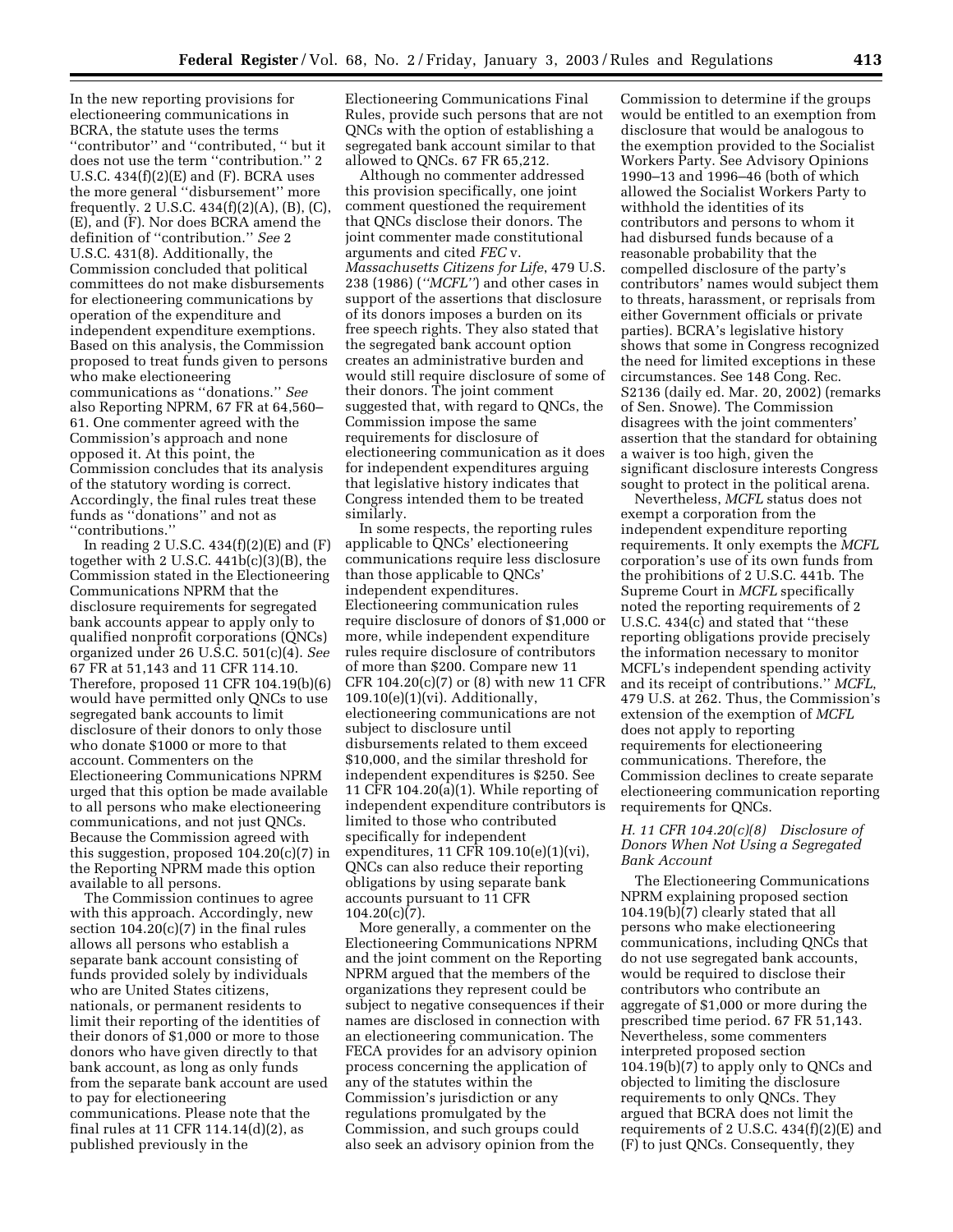recommended that all persons who make electioneering communications should be required to disclose their contributors under proposed section 104.19(b)(7). Additionally, some commenters expressed concern as to the requirement that organizations would be required to disclose their donors because donors may become inhibited from making donations aggregating \$1,000 or more.

In order to eliminate the confusion, proposed 11 CFR 104.20(c)(8) in the Reporting NPRM differed from proposed section 104.19(b)(7) in the Electioneering Communications NPRM in that it removed the reference to QNCs. Thus, proposed section 104.20(c)(8) sought to clarify that all persons who make electioneering communications would be required to disclose their donors who donate \$1,000 or more in the aggregate during the prescribed period, if they do not use segregated bank accounts. Other than the commenters that objected to disclosure of their donors, discussed above, the Commission did not receive any comments on this requirement. Because BCRA at 2 U.S.C. 434(f)(2)(F) specifically mandates disclosure of this information, the final rule at 11 CFR 104.20(c)(8) is identical to the proposed rule in the Reporting NPRM.

## *I. Disclosure Requirements for Individuals Who Make Electioneering Communications*

The Commission also sought comments on how the proposed rules would apply to individuals making electioneering communications. The Commission did not receive any comments on this topic. The Commission concludes that, in instances where an individual makes a disbursement for an electioneering communication, 11 CFR 104.20(c)(1) requires disclosure of the identification of the individual, which means his or her name, address, occupation, and employer.

 $\overline{\text{New}}$  11 CFR 104.20(c)(2) requires the identification of any person sharing or exercising direction or control over the activities of the person who made the disbursement, or who executed a contract to make a disbursement, which implements 2 U.S.C.  $434(f)(2)(A)$ . The term ''direction or control'' in 2 U.S.C. 434(f)(2)(A) refers to the management or decision-making process of an organization, as the Commission has noted. See Explanation and Justification for 11 CFR 104.20(c)(2), above, and Reporting NPRM, 67 FR at 64,560. Therefore, the Commission defines ''sharing or exercising direction or control'' in new 11 CFR 104.20(a)(3)

with a four-part test applicable only to organizations and entities. Individuals are required to disclose any person sharing or exercising direction or control over their electioneering communication activities.

For purposes of new 11 CFR  $104.20(c)(7)$  and  $(8)$ , individuals are required to disclose donations received, which does not include salary, wages, or other compensation for employment. Donations required to be disclosed do include, however, gifts of \$1,000 or more from any source. The remainder of 11 CFR 104.20(c) applies to individuals in the same manner it applies to any other persons making electioneering communications. See 11 CFR  $104.20(c)(3)$  through  $(6)$ .

## 8. 11 CFR 104.20(d) Recordkeeping Requirement

The final rules at 11 CFR 104.20(d) require all persons who make electioneering communications or accept donations for the purpose of making electioneering communications to maintain records in accordance with 11 CFR 104.14. In the Electioneering Communications NPRM, proposed section 104.19(c) would have exempted QNCs from the recordkeeping requirements. The commenters who addressed this issue were split on whether QNCs should be exempted from the recordkeeping requirements. A commenter who did not support the exemption argued that because these entities are required to report their electioneering communications, they should also be required to maintain records that relate to the electioneering communications to support their reports.

In determining that all of the reporting and recordkeeping requirements for political committees were too burdensome for QNCs making independent expenditures, the Supreme Court in *MCFL* noted that MCFL, Inc. was subject to more ''extensive requirements and more stringent restrictions'' than unincorporated nonprofit organizations. 479 U.S. at 254–255. For this reason, proposed section 104.20(d) in the Reporting NPRM required QNCs to maintain only those records that pertain to their electioneering communications, which is a much reduced obligation. Additionally, this recordkeeping requirement is identical to what is required of any other person, including unincorporated nonprofit organizations, that make disbursements for electioneering communications. Furthermore, the availability of these records is necessary to assess the accuracy of the electioneering

communications reports filed by QNCs. Thus, proposed paragraph (d) in the Reporting NPRM did not include an exemption for QNCs. No subsequent comments were received concerning this paragraph. After consideration of the reasons stated above and in the NPRM, the Commission has concluded that a QNC exemption from recordkeeping is unwarranted. Therefore, new section 104.20(d) requires all persons, including QNCs, who make or accept donations for electioneering communications to maintains records in accordance with 11 CFR 104.14.

#### 9. 11 CFR 104.20(e) State Waivers

Paragraph (e), which was not included in the NPRM, repeats the information in 11 CFR 104.20(b) that the place of filing for statements of electioneering communications is the Commission. This paragraph also states that like all other reports or statements, copies of the statement filed with the Commission must also be filed with the appropriate State official unless the state has obtained a waiver under 11 CFR 108.1(b). The NPRM sought comment on whether this waiver should apply to statements of electioneering communications. The Commission received no comments on this issue. Because section 108.1 of 11 CFR applies to all reports and statements filed with the Commission (and when appropriate the Secretary of the Senate), statements of electioneering communications clearly fall within its rubric. See discussion of 11 CFR 108.1, below.

## *11 CFR 105.2 Place of Filing; Senate Candidates, Their Principal Campaign Committees, and Committees Supporting Only Senate Candidates (2 U.S.C. 434(g)(3))*

The Commission's pre-BCRA regulations required that 24-hour reports of independent expenditures supporting or opposing Senate candidates be filed with the Secretary of the Senate. See pre-BCRA 11 CFR 104.4(c)(2), 105.2, and 109.2(b). Revisions to 11 CFR 105.2 place the text of pre-BCRA 11 CFR 105.2 in paragraph (a), and add the heading, ''General Rule.''

New paragraph (b) of 11 CFR 105.2, headed, "Exceptions," implements exceptions to this general rule created by BCRA. BCRA establishes the Commission as the place of filing for both 24-hour and 48-hour reports of independent expenditures, regardless of the office sought by the clearly identified candidate. 2 U.S.C. 434(g)(3)(A). In the Reporting NPRM, the proposed revisions to section 105.2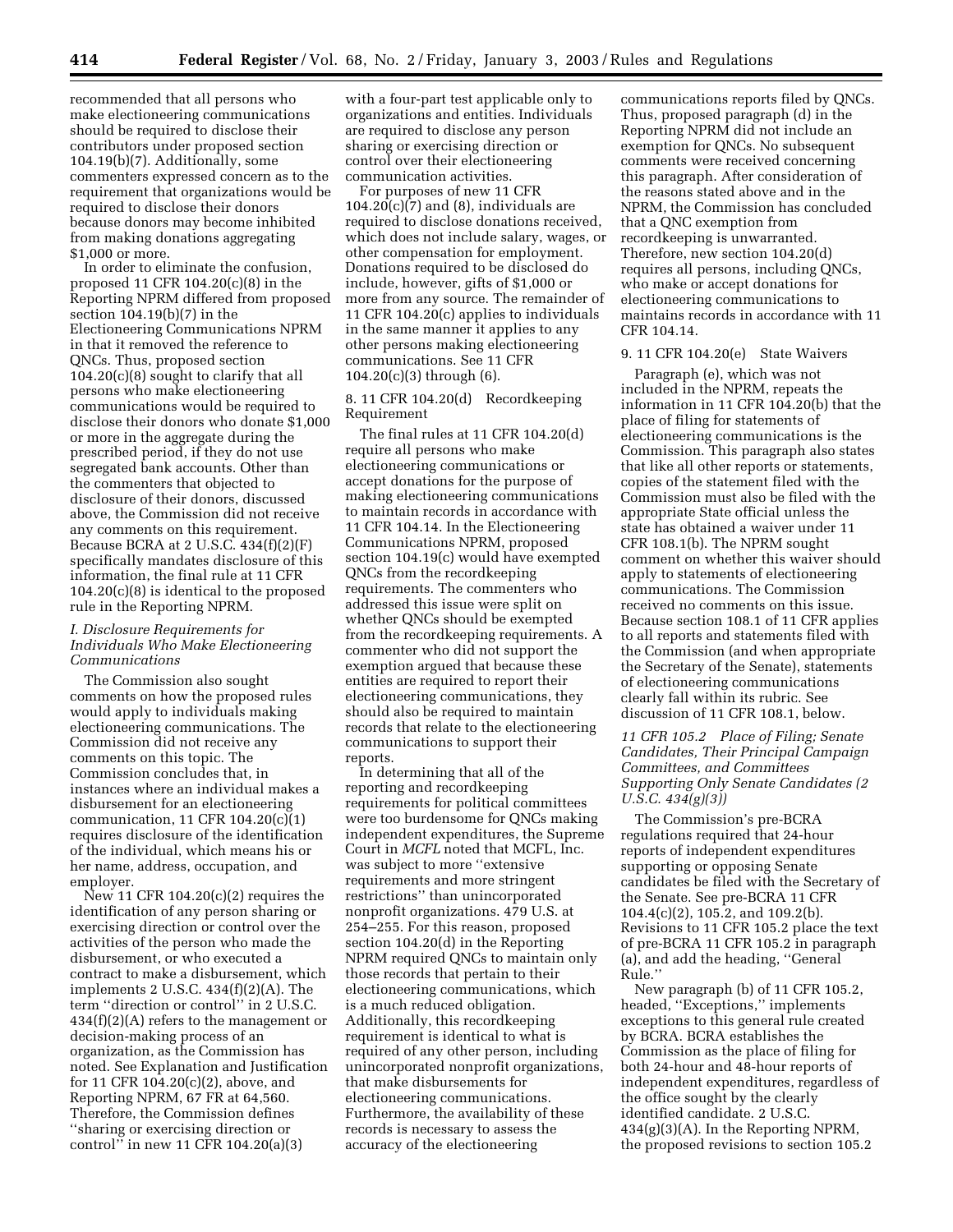would have made the Commission the point of filing for all 24-hour and 48 hour reports of independent expenditures. The Commission received no comments on this section, and the final rules follow the proposed rules regarding independent expenditures.

Similarly, BCRA establishes the Commission as the place of filing for electioneering communication statements, regardless of the office sought by the clearly identified candidate. 2 U.S.C. 434(f)(1). In the Electioneering Communications NPRM, proposed revisions to section 105.2 would have made the Commission the point of filing for all electioneering communication statements. 67 FR at 51,146. However, the Reporting NPRM proposed that 11 CFR 105.2(b) would not mention electioneering communication statements because section 105.2 only discusses reporting by political committees. 67 FR at 64,562. By operation of 2 U.S.C. 434(f)(3)(B)(ii) and 11 CFR 100.29(c)(3), communications paid for with expenditures and independent expenditures are excluded from the definition of ''electioneering communications.'' Therefore, revised section 105.2(b), as proposed in the Reporting NPRM and as promulgated in these final rules, does not mention statements of electioneering communications. Nonetheless, electioneering communications by others may refer to Senatorial candidates. Under 11 CFR 104.20(b), electioneering communication statements related to electioneering communications that refer to a clearly identified candidate for Senate must be filed with the Commission, not the Secretary of the Senate.

#### *11 CFR 108.1 Filing Requirements*

Paragraph (a) of 11 CFR 108.1 contains the general rule that a copy of each report and statement that is required to be filed with the Commission or the Secretary of the Senate must be filed with the Secretary of State for the appropriate State. The Commission is not making any changes to this general rule.

The rules at 11 CFR 108.1(b) provide an exception to the requirement that reporting entities must file copies of their reports with the Secretary of State for the appropriate State. This exception is allowed in States that have received a waiver from the Commission because the State can electronically receive and duplicate reports and statements filed with the Commission. The reporting requirements for both independent expenditures and electioneering communications specifically explain

that if a State has obtained a waiver under 11 CFR 108.1(b), then reporting entities are not required to file reports or statements with the Secretary of State for that State. See 11 CFR  $104.4(e)(4)$ and 104.20(e). In the NPRM, the Commission proposed adding to paragraph (b) a statement that the list of States that have obtained waivers under this section is available on the Commission's website. The Commission received no comments on this proposal, and the final rule follows the proposed rule.

## *11 CFR 109.2 [Reserved]*

Section 109.2 of 11 CFR is removed and reserved for future use.

## *11 CFR 109.10 Independent Expenditure by Persons Other Than Political Committees*

The NPRM proposed to move the reporting requirements for persons other than political committees who make independent expenditures from pre-BCRA 11 CFR 109.2 to new 11 CFR 109.10. Other proposed revisions to this section generally followed the proposals regarding independent expenditure reporting by political committees, which are discussed above in the Explanation and Justification for 11 CFR 104.4. The Commission received no comments on this section. The final rules generally follow the proposed rules except as explained below.

Under new section 109.10, persons other than political committees must report their independent expenditures on either FEC Form 5 or in a signed statement containing certain information regarding the person who made the independent expenditure and the nature of the independent expenditure itself.

Paragraph (a) of new 11 CFR 109.10 states that political committees must report independent expenditures under 11 CFR 104.4.

Section 109.10(b) contains the general reporting requirement for persons other than political committees previously found in 11 CFR 109.2(a). New paragraph (b) states that persons other than political committees must report independent expenditures in excess of \$250 in a calendar year. New paragraph (b) specifically states that these reports must be filed in accordance with the quarterly reporting schedule specified in 11 CFR 104.5(a)(1)(i) and (ii). Paragraph (b) has been revised since the NPRM to establish that reporting entities must follow the quarterly reporting schedule.

Paragraph (c) addresses reports of independent expenditures aggregating \$10,000 or more with respect to a given

election from the beginning of the calendar year up to and including the 20th day before an election. This paragraph requires that 48-hour reports of independent expenditures be received rather than filed by 11:59 pm on the second day after the date on which the \$10,000 threshold is reached.

Revisions to paragraph (d) of new 11 CFR 109.10 (which was pre-BCRA 11 CFR 109.2(b)) also follow the changes in 11 CFR 104.4(c) regarding 24-hour reports of independent expenditures aggregating \$1,000 or more after the 20th day before the election.

Paragraph (e) of new 11 CFR 109.10 (which was pre-BCRA 11 CFR  $109.2(a)(1)$  and  $(c)$ ) addresses the contents and verification of statements and reports filed under this section. Paragraph (e) has been clarified so that the information required to be disclosed applies to those using FEC Form 5 or a verified statement. Paragraph (e) includes one significant change from pre-BCRA section 109.2(a)(1) and (c): a person making an independent expenditure is now required to certify that the expenditure was made independently from a political party committee and its agents, in addition to pre-BCRA requirement of certification that the expenditure was not coordinated with a candidate, a candidate's authorized committee, or an agent of either of the foregoing. This change reflects the addition of political party committees to the definition of ''independent expenditure'' in 2 U.S.C. 431(17) and the description of coordination in 2 U.S.C.  $441a(a)(7)(B)(ii)$ under BCRA.

In BCRA, Congress deleted the term ''consultation'' from the list of activities that compromise the independence of expenditures. *See* 2 U.S.C. 431(17)(B). Notwithstanding that change, in the Reporting NPRM the Commission proposed the retention of the term ''consultation'' because it remains, post-BCRA, in other related provisions of the Act. Reporting NPRM, 67 FR at 64,558 and 64,568. For the same reasons explained with reference to the definition of ''independent expenditure'' in 11 CFR 100.16, *see Coordinated and Independent Expenditures, NPRM,* 67 FR 60,042, 60,061 (Sept. 24, 2002); *Coordinated and Independent Expenditures, Final Rules,* 67 FR (forthcoming Dec. 2002), the Commission is continuing to include ''consultation'' in the description of activity that would cause an expenditure to lose its independence (*i.e.*, ''in cooperation, *consultation,* or concert with'' a candidate or political party committee), even though the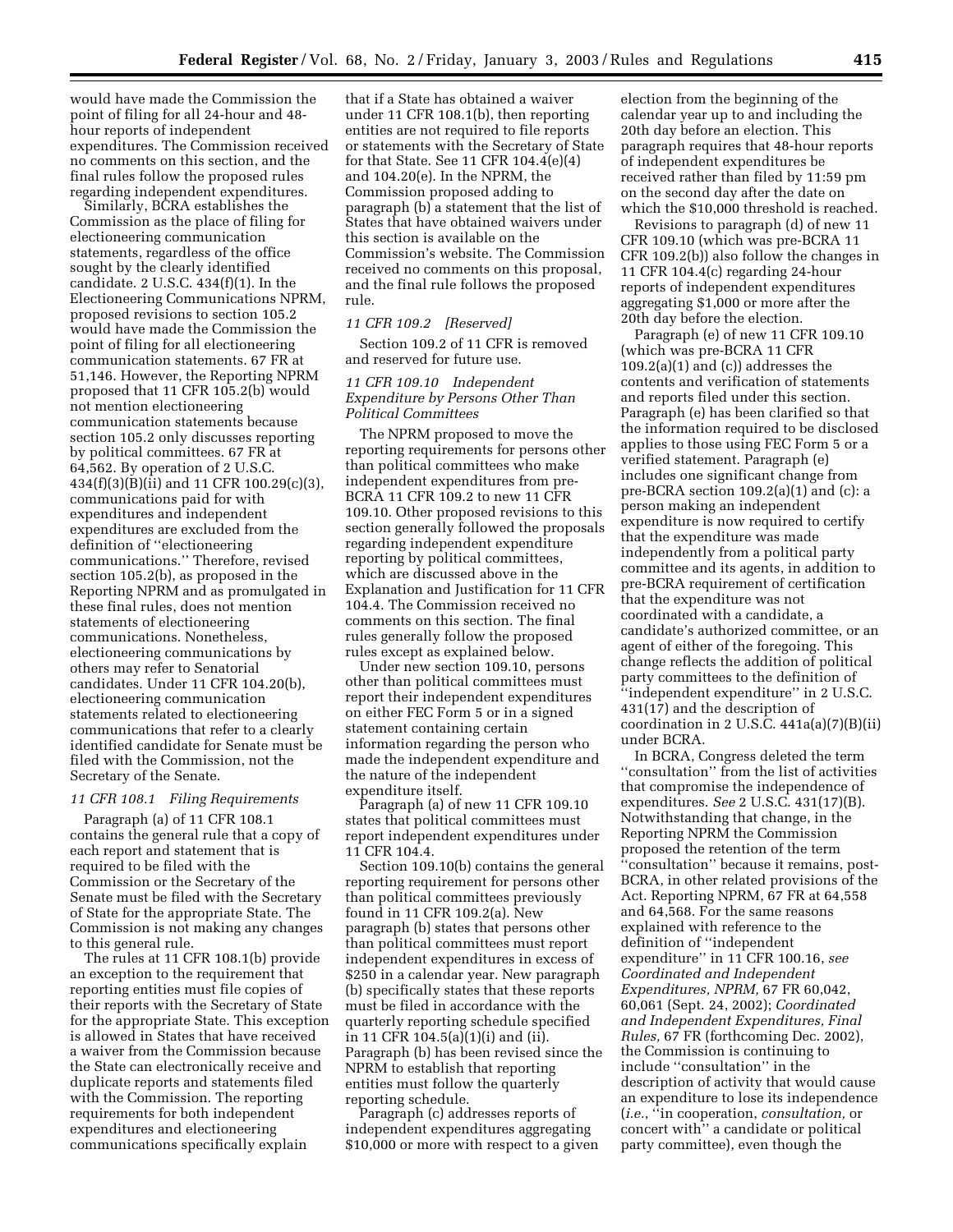statutory definition in 2 U.S.C. 431(17) does not retain the term.

The comment from the Internal Revenue Service, which is described in the Explanation and Justification of 11 CFR 104.4, above, will be of interest to political organizations within the meaning of section 527 of the Internal Revenue Code.

## *Certification of No Effect Pursuant to 5 U.S.C. 605(b) (Regulatory Flexibility Act)*

The Commission certifies that the attached final rules do not have a significant economic impact on a substantial number of small entities. The bases of this certification are several. There are four areas in which new rules are being promulgated. The economic impact on small entities of each new rule is addressed below.

## 1. Independent Expenditure Reporting

First, with regard to the final rules addressing independent expenditures, the national, State, and local party committees of the two major political parties, and other political committees, are not small entities under 5 U.S.C. 601 because they are not small businesses, small organizations, or small governmental jurisdictions. Further, individuals operating under these rules are not small entities.

The small entities to which the rules do apply will not be unduly burdened by the final rules because there is no significant extra cost involved, as independent expenditures must already be reported. Collectively, the differential costs will not exceed \$100 million per year. In addition, new reporting requirements will not significantly increase costs, as they only apply to those spending \$10,000 or more on independent expenditures, and the actual reporting requirements are the minimum necessary to comply with the new statute enacted by Congress.

#### 2. Electioneering Communications

Second, with regard to the final rules addressing electioneering communications, the only burden the final rules impose is on persons who make electioneering communications, and that burden is a minimal one, requiring persons who make such communications to provide the names and addresses of those who made donations of \$1000 or more to that person when the costs of the electioneering communication exceed \$10,000 per year. If that person is a corporation that qualifies as a QNC, then it must also certify that it meets that status. The number of small entities affected by the final rules is not substantial.

In addition, the Commission is promulgating several rules that reduce any burden that might be placed on persons who must file electioneering communication reports. First, the Commission interprets the reporting requirement such that no reporting is required until after an electioneering communication is publicly distributed. More than likely, this will only require that person to file one report with the Commission. Also, the Commission is allowing all persons paying for electioneering communications to establish segregated bank accounts, and to report the names and addresses of only those persons who contributed to those accounts. Further, the Commission interprets the statute to not require that a certification of QNC status be filed until the person is also required to file a disclosure report. These are significant steps the Commission is taking to reduce the burden on those who make electioneering communications. The overall burden on the small entities affected by these final rules for reporting electioneering communications will not be \$100 million on an annual basis. Moreover, these final rules are no more than what is strictly necessary to comply with the new statute enacted by Congress.

3. Reporting Schedules for House of Representatives and Senate Candidates

Third, regarding the new rules requiring a new reporting schedule for non-election years for the authorized committees of House of Representatives and Senate candidates, the frequency of reports has increased. However, the additional cost will not reach \$100 million on an annual basis. Moreover, these final rules are no more than what is strictly necessary to comply with the new statute enacted by Congress.

## 4. Reporting Schedules for National Committees of Political Parties

Fourth, regarding the new rules requiring a different reporting schedule for national committees of political parties, as noted above, the two major national party committees are not small entities under 5 U.S.C. 601. In addition, the new reporting schedule applicable to other national party committees will not result in a cost of \$100 million per year, and is no more than what is strictly necessary to comply with the new statute enacted by Congress.

#### **List of Subjects**

*11 CFR Part 100*  Elections.

#### *11 CFR Part 104*

Campaign funds, Political committees and parties, Reporting and recordkeeping requirements.

#### *11 CFR Part 105*

Campaign funds, Political candidates, Political committees and parties, Reporting and recordkeeping requirements.

## *11 CFR Part 108*

Elections, Reporting and recordkeeping requirements.

#### *11 CFR Part 109*

Elections, Reporting and recordkeeping requirements.

For the reasons set out in the preamble, subchapter A of chapter I of title 11 of the Code of Federal Regulations is amended as follows:

## **PART 100—SCOPE AND DEFINITIONS**

1. The authority citation for part 100 continues to read as follows:

**Authority:** 2 U.S.C. 431, 434, and 438(a)(8).

2. Section 100.19 is revised as follows:

(a) Revising the introductory text and paragraphs (b) through (e).

(b) Adding a heading to paragraph (a) and adding paragraph (f).

The revisions and additions read as follows.

## **§ 100.19 File, filed, or filing (2 U.S.C. 434(a)).**

With respect to documents required to be filed under 11 CFR parts 101, 102, 104, 105, 107, 108, and 109, and any modifications or amendments thereto, the terms *file, filed,* and *filing* mean one of the actions set forth in paragraphs (a) through (f) of this section. For purposes of this section, document means any report, statement, notice, or designation required by the Act to be filed with the Commission or the Secretary of the Senate.

(a) *Where to deliver reports.* \*\*\*

(b) *Timely filed.* A document, other than those addressed in paragraphs (c) through (f) of this section, is timely filed upon deposit as registered or certified mail in an established U.S. Post Office and postmarked no later than 11:59 p.m. Eastern Standard/Daylight Time on the filing date, except that pre-election reports so mailed must be postmarked no later than 11:59 p.m. Eastern Standard/Daylight Time on the fifteenth day before the date of the election. Documents sent by first class mail must be received by the close of business on the prescribed filing date to be timely filed.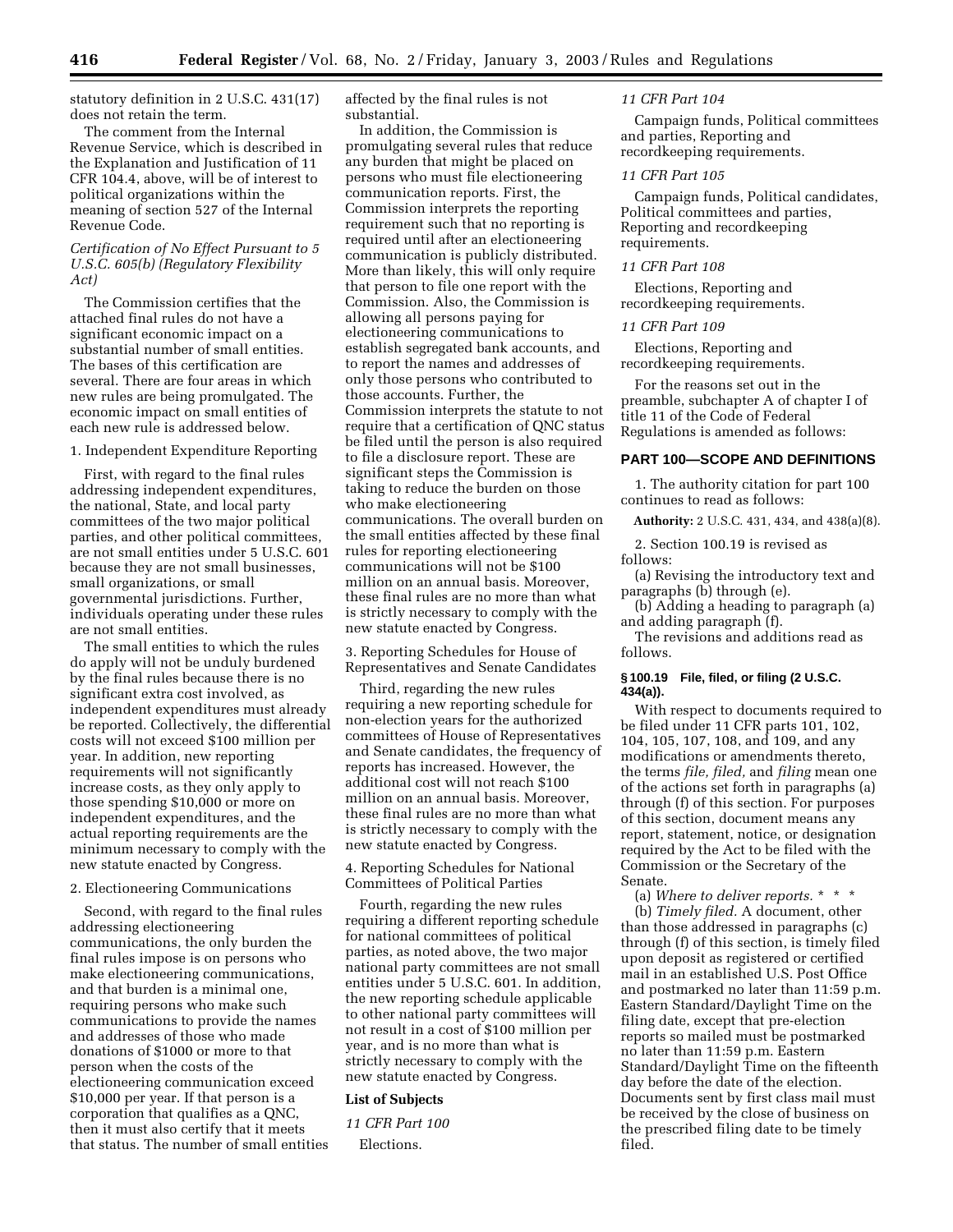(c) *Electronically filed reports.* For electronic filing purposes, a document is timely filed when it is received and validated by the Federal Election Commission by 11:59 p.m. Eastern Standard/Daylight Time on the filing date.

(d) *48-hour and 24-hour reports of independent expenditures.* 

(1) *48-hour reports of independent expenditures.* A 48-hour report of independent expenditures under 11 CFR 104.4(b) or 109.10(c) is timely filed when it is received by the Commission by 11:59 p.m. Eastern Standard/Daylight Time on the second day following the date on which independent expenditures aggregate \$10,000 or more in accordance with 11 CFR 104.4(f), any time during the calendar year up to and including the 20th day before an election.

(2) *24-hour reports of independent expenditures.* A 24-hour report of independent expenditures under 11 CFR 104.4(c) or 109.10(d) is timely filed when it is received by the Commission by 11:59 p.m. Eastern Standard/Daylight Time on the day following the date on which independent expenditures aggregate \$1,000 or more, in accordance with 11 CFR 104.4(f), during the period less than 20 days but more than 24 hours before an election.

(3) *Permissible means of filing.* In addition to other permissible means of filing, a 24-hour report or 48-hour report of independent expenditures may be filed using a facsimile machine or by electronic mail if the reporting entity is not required to file electronically in accordance with 11 CFR 104.18. Political committees, regardless of whether they are required to file electronically under 11 CFR 104.18, may file 24-hour reports using the Commission's website's on-line program.

(e) *48-hour statements of last-minute contributions.* In addition to other permissible means of filing, authorized committees that are not required to file electronically may file 48-hour notifications of contributions using facsimile machines. All authorized committees that file with the Commission, including electronic reporting entities, may use the Commission's website's on-line program to file 48-hour notifications of contributions. *See* 11 CFR 104.5(f).

(f) *24-hour statements of electioneering communications.* A 24 hour statement of electioneering communications under 11 CFR 104.20 is timely filed when it is received by the Commission by 11:59 p.m. Eastern Standard/Daylight Time on the day following the disclosure date. (*See* 11

CFR  $104.20(a)(1)$  and (b)). In addition to other permissible means of filing, a 24 hour statement of electioneering communications may be filed using a facsimile machine or by electronic mail if the reporting entity is not required to file electronically in accordance with 11 CFR 104.18.

## **PART 104—REPORTS BY POLITICAL COMMITTEES (2 U.S.C. 434)**

3. The authority citation for part 104 continues to read as follows:

**Authority:** 2 U.S.C. 431(1), 431(8), 431(9), 432(i), 434, 438(a)(8) and (b), and 439a.

4. In § 104.3, paragraph (g) is revised to read as follows:

## **§ 104.3 Contents of reports (2 U.S.C. 434(b), 439a).**

\* \* \* \* \* (g) *Building funds.*  (1) A political party committee must report gifts, subscriptions, loans, advances, deposits of money, or anything of value that are used by the political party committee's Federal accounts to defray the costs of construction or purchase of the committee's office building. See 11 CFR 300.35. Such a receipt is a contribution subject to the limitations and prohibitions of the Act and reportable as a contribution, regardless of whether the contributor has designated the funds or things of value for such purpose and regardless of whether such funds are deposited in a separate Federal account dedicated to that purpose.

(2) Gifts, subscriptions, loans, advances, deposits of money, or anything of value that are donated to a non-Federal account of a State or local party committee and are used by that party committee for the purchase or construction of its office building are not contributions subject to the reporting requirements of the Act. The reporting of such funds or things of value is subject to State law.

(3) Gifts, subscriptions, loans, advances, deposits of money, or anything of value that are used by a national committee of a political party to defray the costs of construction or purchase of the national committee's office building are contributions subject to the requirements of paragraph (g)(1) of this section.

\* \* \* \* \* 5. Section 104.4 is revised to read as follows:

#### **§ 104.4 Independent expenditures by political committees (2 U.S.C. 434(b), (d), and (g)).**

(a) *Regularly scheduled reporting.*  Every political committee that makes independent expenditures must report all such independent expenditures on Schedule E in accordance with 11 CFR 104.3(b)(3)(vii). Every person that is not a political committee must report independent expenditures in accordance with paragraphs (e) and (f) of this section and 11 CFR 109.10.

(b) *Reports of independent expenditures made at any time up to and including the 20th day before an election.* 

(1) *Independent expenditures aggregating less than \$10,000 in a calendar year.* Political committees must report on Schedule E of FEC Form 3X at the time of their regular reports in accordance with 11 CFR 104.3, 104.5 and 104.9, all independent expenditures aggregating less than \$10,000 with respect to a given election any time during the calendar year up to and including the 20th day before an election.

(2) *Independent expenditures aggregating \$10,000 or more in a calendar year.* Political committees must report on Schedule E of FEC Form 3X all independent expenditures aggregating \$10,000 or more with respect to a given election any time during the calendar year up to and including the 20th day before an election. Political committees must ensure that the Commission receives these reports by 11:59 p.m. Eastern Standard/Daylight Time on the second day following the date on which a communication that constitutes an independent expenditure is publicly distributed or otherwise publicly disseminated. Each time subsequent independent expenditures relating to the same election aggregate an additional \$10,000 or more, the political committee must ensure that the Commission receives a new 48-hour report of the subsequent independent expenditures by 11:59 p.m. Eastern Standard/Daylight Time on the second day following the date on which the communication is publicly distributed or otherwise publicly disseminated. (*See* paragraph (f) of this section for aggregation.) Each 48-hour report must contain the information required by 11 CFR 104.3(b)(3)(vii) indicating whether the independent expenditure is made in support of, or in opposition to, the candidate involved. In addition to other permissible means of filing, a political committee may file the 48-hour reports under this section by any of the means permissible under 11 CFR 100.19(d)(3).

(c) *Reports of independent expenditures made less than 20 days, but more than 24 hours before the day of an election.* Political committees must ensure that the Commission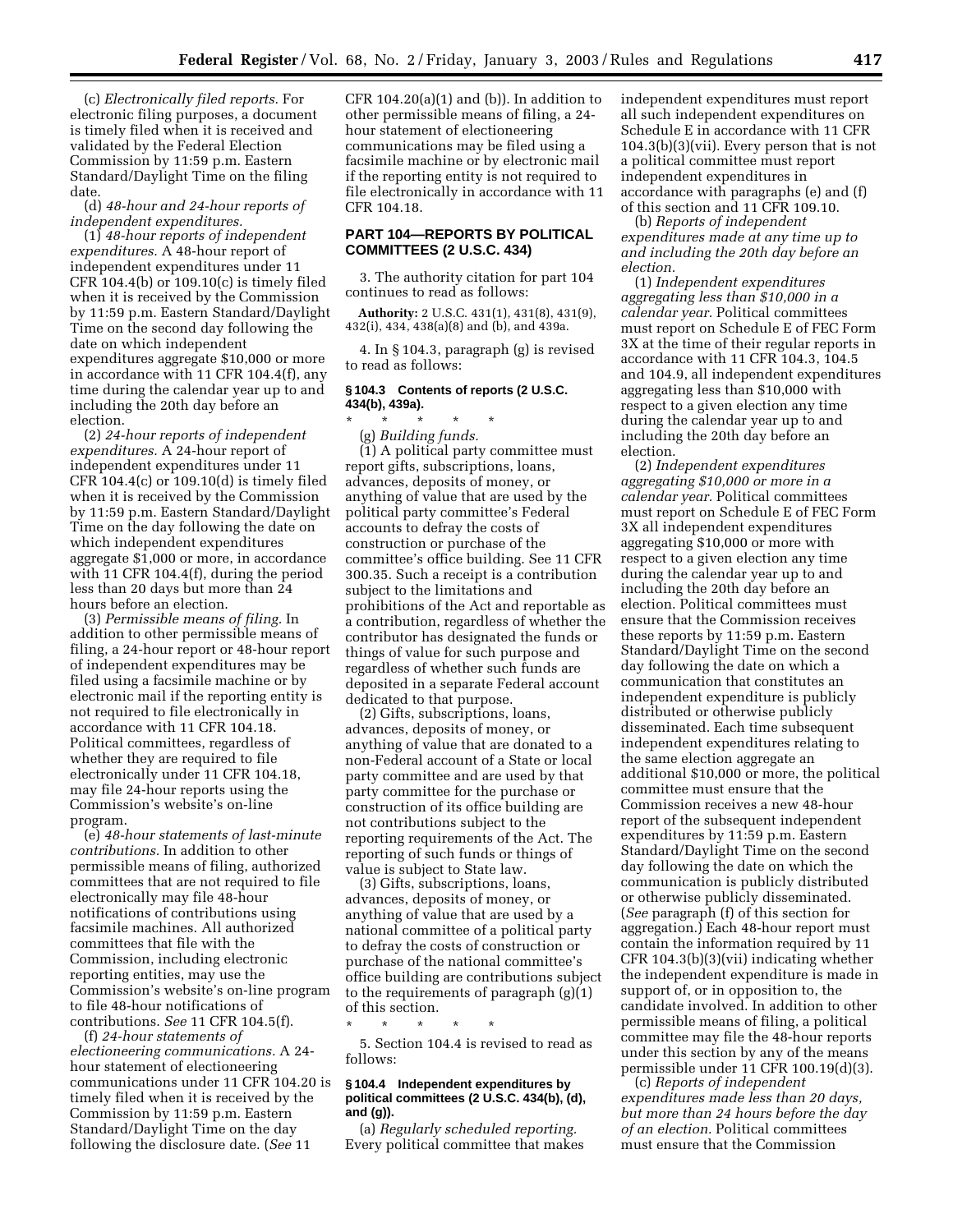receives reports of independent expenditures aggregating \$1,000 or more with respect to a given election, after the 20th day, but more than 24 hours before 12:01 a.m. of the day of the election, by 11:59 p.m. Eastern Standard/Daylight Time on the day following the date on which a communication is publicly distributed or otherwise publicly disseminated. Each time subsequent independent expenditures relating to the same election aggregate an additional \$1,000 or more, the political committee must ensure that the Commission receives a new 24-hour report of the subsequent independent expenditures by 11:59 p.m. Eastern Standard/Daylight Time on the day following the date on which a communication that constitutes an independent expenditure is publicly distributed or otherwise publicly disseminated. (See paragraph (f) of this section for aggregation.) Each 24-hour report shall contain the information required by 11 CFR 104.3(b)(3)(vii) indicating whether the independent expenditure is made in support of, or in opposition to, the candidate involved. Political committees may file reports under this section by any of the means permissible under 11 CFR 100.19(d)(3).

(d) *Verification.* Political committees must verify reports of independent expenditures filed under paragraph (b) or (c) of this section by one of the methods stated in paragraph (d)(1) or (2) of this section. Any report verified under either of these methods shall be treated for all purposes (including penalties for perjury) in the same manner as a document verified by signature.

(1) For reports filed on paper (*e.g.*, by hand-delivery, U.S. Mail or facsimile machine), the treasurer of the political committee that made the independent expenditure must certify, under penalty of perjury, the independence of the expenditure by handwritten signature immediately following the certification required by 11 CFR 104.3(b)(3)(vii).

(2) For reports filed by electronic mail, the treasurer of the political committee that made the independent expenditure shall certify, under penalty of perjury, the independence of the expenditure by typing the treasurer's name immediately following the certification required by 11 CFR 104.3(b)(3)(vii).

(e) *Where to file.* Reports of independent expenditures under this section and 11 CFR 109.10(b) shall be filed as follows:

(1) For independent expenditures in support of, or in opposition to, a candidate for President or Vice President: with the Commission and the Secretary of State for the State in which the expenditure is made.

(2) For independent expenditures in support of, or in opposition to, a candidate for the Senate:

(i) For regularly scheduled reports, with the Secretary of the Senate and the Secretary of State for the State in which the candidate is seeking election; or

(ii) For 24-hour and 48-hour reports, with the Commission and the Secretary of State for the State in which the candidate is seeking election.

(3) For independent expenditures in support of, or in opposition to, a candidate for the House of Representatives: with the Commission and the Secretary of State for the State in which the candidate is seeking election.

(4) Notwithstanding the requirements of paragraphs  $(e)(1)$ ,  $(2)$ , and  $(3)$  of this section, political committees and other persons shall not be required to file reports of independent expenditures with the Secretary of State if that State has obtained a waiver under 11 CFR 108.1(b).

(f) *Aggregating independent expenditures for reporting purposes.* For purposes of determining whether 24 hour and 48-hour reports must be filed in accordance with paragraphs (b) and  $(c)$  of this section and 11 CFR 109.10 $(c)$ and (d), aggregations of independent expenditures must be calculated as of the first date on which a communication that constitutes an independent expenditure is publicly distributed or otherwise publicly disseminated, and as of the date that any such communication with respect to the same election is subsequently publicly distributed or otherwise publicly disseminated. Every person must include in the aggregate total all disbursements during the calendar year for independent expenditures, and all enforceable contracts, either oral or written, obligating funds for disbursements during the calendar year for independent expenditures, where those independent expenditures are made with respect to the same election for Federal office.

6. In § 104.5, paragraph (a), the intro text and heading of paragraph (c), and paragraph (g) are revised to read as follows, and paragraphs (c)(4) and (j) are added to read as follows:

## **§ 104.5 Filing dates (2 U.S.C. 434(a)(2)).**

(a) *Principal campaign committee of House of Representatives or Senate candidate.* Each treasurer of a principal campaign committee of a candidate for the House of Representatives or for the Senate must file quarterly reports on the dates specified in paragraph (a)(1) of

this section in both election years and non-election years, and must file additional reports on the dates specified in paragraph (a)(2) of this section in election years.

(1) *Quarterly reports.* 

(i) Quarterly reports must be filed no later than the 15th day following the close of the immediately preceding calendar quarter (on April 15, July 15, and October 15), except that the report for the final calendar quarter of the year must be filed no later than January 31 of the following calendar year.

(ii) The report must be complete as of the last day of each calendar quarter.

(iii) The requirement for a quarterly report shall be waived if, under paragraph (a)(2) of this section, a preelection report is required to be filed during the period beginning on the 5th day after the close of the calendar quarter and ending on the 15th day after the close of the calendar quarter.

(2) *Additional reports in the election year.* 

(i) *Pre-election reports.* 

(A) Pre-election reports for the primary and general election must be filed no later than 12 days before any primary or general election in which the candidate seeks election. If sent by registered or certified mail, the report must be mailed no later than the 15th day before any election.

(B) The pre-election report must disclose all receipts and disbursements as of the 20th day before a primary or general election.

(ii) *Post-general election report.* 

(A) The post-general election report must be filed no later than 30 days after any general election in which the candidate seeks election.

(B) The post-general election report must be complete as of the 20th day after the general election.

\* \* \* \* \* (c) *Political committees that are not authorized committees of candidates.*  Except as provided in paragraph (c)(4) of this section, each political committee that is not the authorized committee of a candidate must file either: Election year and non-election year reports in accordance with paragraphs (c)(1) and (2) of this section; or monthly reports in accordance with paragraph (c)(3) of this section. A political committee reporting under paragraph (c) of this section may elect to change the frequency of its reporting from monthly to quarterly and semi-annually or *vice versa.* A political committee reporting under this paragraph (c) may change the frequency of its reporting only after notifying the Commission in writing of its intention at the time it files a required report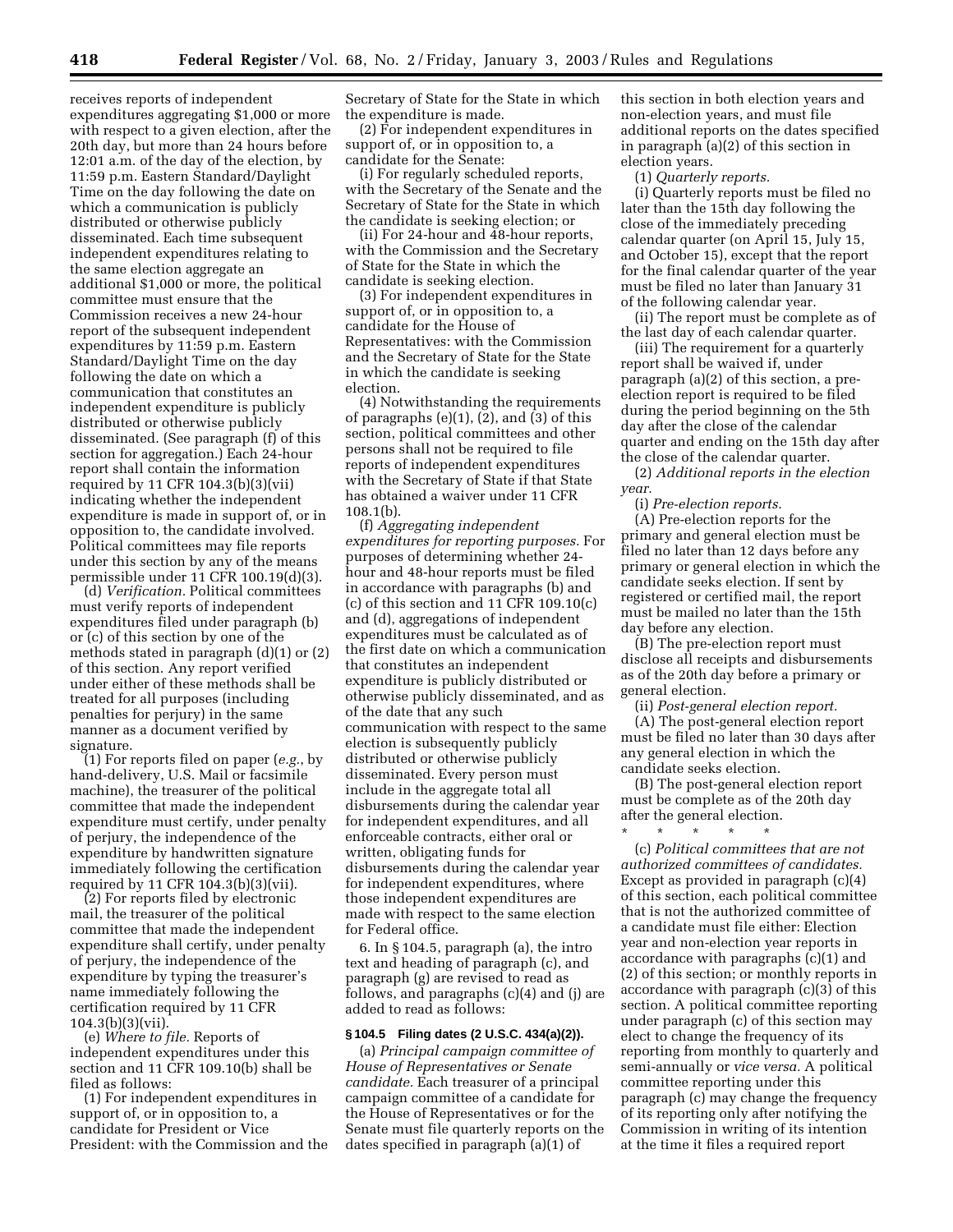under its current filing frequency. Such political committee will then be required to file the next required report under its new filing frequency. A political committee may change its filing frequency no more than once per calendar year.

\* \* \* \* \* (4) *National party committee reporting.* Notwithstanding anything to the contrary in this paragraph, a national committee of a political party, including a national Congressional campaign committee, must report monthly in accordance with paragraph (c)(3) of this section in both election and non-election years.

\* \* \* \* \* (g) *Reports of independent expenditures.* 

(1) *48-hour reports of independent expenditures.* Every person that must file a 48-hour report under 11 CFR 104.4(b) must ensure the Commission receives the report by 11:59 p.m. Eastern Standard/Daylight Time on the second day following the date on which a communication that constitutes an independent expenditure is publicly distributed or otherwise publicly disseminated. Each time subsequent independent expenditures by that person relating to the same election as that to which the previous report relates aggregate \$10,000 or more, that person must ensure that the Commission receives a new 48-hour report of the subsequent independent expenditures by 11:59 p.m. Eastern Standard/Daylight Time on the second day following the date on which the \$10,000 threshold is reached or exceeded. (*See* 11 CFR 104.4(f) for aggregation.)

(2) *24-hour reports of independent expenditures.* Every person that must file a 24-hour report under 11 CFR 104.4(c) must ensure that the Commission receives the report by 11:59 p.m. Eastern Standard/Daylight Time on the day following the date on which a communication that constitutes an independent expenditure is publicly distributed or otherwise publicly disseminated. Each time subsequent independent expenditures by that person relating to the same election as that to which the previous report relates aggregate \$1,000 or more, that person must ensure that the Commission receives a 24-hour report of the subsequent independent expenditures by 11:59 p.m. Eastern Standard/Daylight Time on the day following the date on which the \$1,000 threshold is reached or exceeded. (*See* 11 CFR 104.4(f) for aggregation.)

(3) Each 24-hour or 48-hour report of independent expenditures filed under

this section shall contain the information required by 11 CFR 104.3(b)(3)(vii) indicating whether the independent expenditure is made in support of, or in opposition to, the candidate involved.

(4) For purposes of this part and 11 CFR part 109, a communication that is mailed to its intended audience is publicly disseminated when it is relinquished to the U.S. Postal Service. \* \* \* \* \*

(j) *24-hour statements of electioneering communications.* Every person who has made a disbursement or who has executed a contract to make a disbursement for the direct costs of producing or airing electioneering communications as defined in 11 CFR 100.29 aggregating in excess of \$10,000 during any calendar year shall file a statement with the Commission by 11:59 p.m. Eastern Standard/Daylight Time on the day following the disclosure date. The statement shall be filed under penalty of perjury and in accordance with 11 CFR 104.20.

#### **§ 104.19 [Reserved.]**

7. Section 104.19 is added and reserved.

8. Section 104.20 is added to read as follows:

## **§ 104.20 Reporting electioneering communications (2 U.S.C. 434(f)).**

(a) *Definitions.* 

(1) *Disclosure date* means:

(i) The first date on which an electioneering communication is publicly distributed provided that the person making the electioneering communication has made one or more disbursements, or has executed one or more contracts to make disbursements, for the direct costs of producing or airing one or more electioneering communications aggregating in excess of \$10,000; or

(ii) Any other date during the same calendar year on which an electioneering communication is publicly distributed provided that the person making the electioneering communication has made one or more disbursements, or has executed one or more contracts to make disbursements, for the direct costs of producing or airing one or more electioneering communications aggregating in excess of \$10,000 since the most recent disclosure date during such calendar year.

(2) *Direct costs of producing or airing electioneering communications* means the following:

(i) Costs charged by a vendor, such as studio rental time, staff salaries, costs of video or audio recording media, and talent; or

(ii) The cost of airtime on broadcast, cable or satellite radio and television stations, studio time, material costs, and the charges for a broker to purchase the airtime.

(3) *Persons sharing or exercising direction or control* means officers, directors, executive directors or their equivalent, partners, and in the case of unincorporated organizations, owners, of the entity or person making the disbursement for the electioneering communication.

(4) *Identification* has the same meaning as in 11 CFR 100.12.

(5) *Publicly distributed* has the same meaning as in 11 CFR 100.29(a)(3).

(b) *Who must report and when.* Every person who has made an electioneering communication, as defined in 11 CFR 100.29, aggregating in excess of \$10,000 during any calendar year shall file a statement with the Commission by 11:59 p.m. Eastern Standard/Daylight Time on the day following the disclosure date. The statement shall be filed under penalty of perjury, shall contain the information set forth in paragraph (c) of this section, and shall be filed on FEC Form 9. Political committees that make communications that are described in 11 CFR 100.29(a) must report such communications as expenditures or independent expenditures under 11 CFR 104.3 and 104.4, and not under this section.

(c) *Contents of statement.* Statements of electioneering communications filed under paragraph (b) of this section shall disclose the following information:

(1) The identification of the person who made the disbursement, or who executed a contract to make a disbursement, and, if the person is not an individual, the person's principal place of business;

(2) The identification of any person sharing or exercising direction or control over the activities of the person who made the disbursement or who executed a contract to make a disbursement;

(3) The identification of the custodian of the books and accounts from which the disbursements were made;

(4) The amount of each disbursement, or amount obligated, of more than \$200 during the period covered by the statement, the date the disbursement was made, or the contract was executed, and the identification of the person to whom that disbursement was made;

(5) All clearly identified candidates referred to in the electioneering communication and the elections in which they are candidates;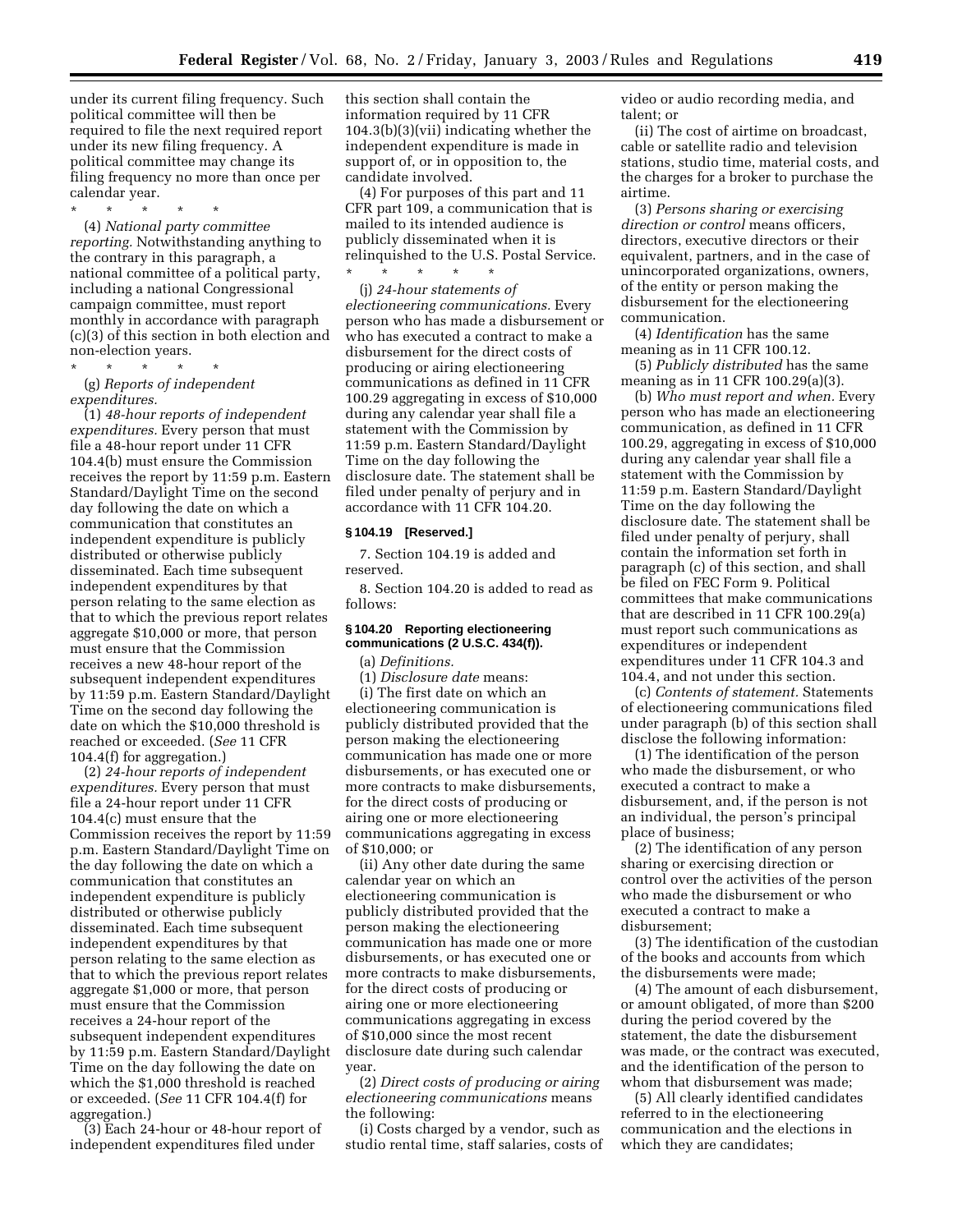(6) The disclosure date, as defined in paragraph (a) of this section;

(7) If the disbursements were paid exclusively from a segregated bank account consisting of funds provided solely by individuals who are United States citizens, United States nationals, or who are lawfully admitted for permanent residence under 8 U.S.C. 1101(a)(20), the name and address of each donor who donated an amount aggregating \$1,000 or more to the segregated bank account, aggregating since the first day of the preceding calendar year; and

(8) If the disbursements were not paid exclusively from a segregated bank account described in paragraph (c)(7) of this section, the name and address of each donor who donated an amount aggregating \$1,000 or more to the person making the disbursement, aggregating since the first day of the preceding calendar year.

(d) *Recordkeeping.* All persons who make electioneering communications or who accept donations for the purpose of making electioneering communications must maintain records in accordance with 11 CFR 104.14.

(e) *State waivers.* Statements of electioneering communications that must be filed with the Commission must also be filed with the Secretary of State of the appropriate State if the State has not obtained a waiver under 11 CFR 108.1(b).

## **PART 105—DOCUMENT FILING (2 U.S.C. 432(g))**

9. The authority citation for part 105 is revised to read as follows:

**Authority:** 2 U.S.C. 432(g), 434, 438(a)(8).

10. Section 105.2 is revised to read as follows:

#### **§ 105.2 Place of filing; Senate candidates, their principal campaign committees, and committees supporting only Senate candidates (2 U.S.C. 432(g), 434(g)(3)).**

(a) *General Rule.* Except as provided in paragraph (b) of this section, all designations, statements, reports, and notices as well as any modification(s) or amendment(s) thereto, required to be filed under 11 CFR parts 101, 102, and 104 by a candidate for nomination or election to the office of United States Senator, by his or her principal campaign committee or by any other political committee(s) that supports only candidates for nomination for election or election to the Senate of the United States shall be filed in original form with, and received by, the Secretary of the Senate, as custodian for the Federal Election Commission.

(b) *Exceptions.* 24-hour and 48-hour reports of independent expenditures must be filed with the Commission and not with the Secretary of the Senate, even if the communication refers to a Senate candidate.

## **PART 108—FILING COPIES OF REPORTS AND STATEMENTS WITH STATE OFFICERS (2 U.S.C. 439)**

11. The authority citation for part 108 would continue to read as follows:

**Authority:** 2 U.S.C. 434(a)(2), 438(a)(8), 439, 453.

12. Paragraph (b) of § 108.1 is revised to read as follows:

#### **§ 108.1 Filing Requirements (2 U.S.C. 439(a)(1))**

\* \* \* \* \* (b) The filing requirements and duties of State officers under this part 108 shall not apply to a State if the Commission has determined that the State maintains a system that can electronically receive and duplicate reports and statements filed with the Commission. Once a State has obtained a waiver pursuant to this paragraph, the waiver shall apply to all reports that can be electronically accessed and duplicated from the Commission, regardless of whether the report or statement was originally filed with the Commission. The list of States that have obtained waivers under this section is available on the Commission's website.

## **PART 109—COORDINATED AND INDEPENDENT EXPENDITURES (2 U.S.C. 431(17), 441a, Pub. L. 107–155 sec. 214(c) (March 27, 2002))**

13. The authority citation for part 109 continues to read as follows:

**Authority:** 2 U.S.C. 431(17), 434(c), 441a; Pub. L. 155–107 sec. 214(c).

#### **§ 109.2 [Removed and Reserved]**

14. Section 109.2 is removed and reserved.

15. Section 109.10 is added to read as follows:

#### **§ 109.10 How do political committees and other persons report independent expenditures?**

(a) Political committees, including political party committees, must report independent expenditures under 11 CFR 104.4.

(b) Every person that is not a political committee and that makes independent expenditures aggregating in excess of \$250 with respect to a given election in a calendar year shall file a verified statement or report on FEC Form 5 in accordance with 11 CFR 104.4(e)

containing the information required by paragraph (e) of this section. Every person filing a report or statement under this section shall do so in accordance with the quarterly reporting schedule specified in 11 CFR  $104.5(a)(1)(i)$  and (ii) and shall file a report or statement for any quarterly period during which any such independent expenditures that aggregate in excess of \$250 are made and in any quarterly reporting period thereafter in which additional independent expenditures are made.

(c) Every person that is not a political committee and that makes independent expenditures aggregating \$10,000 or more with respect to a given election any time during the calendar year up to and including the 20th day before an election, must report the independent expenditures on FEC Form 5, or by signed statement if the person is not otherwise required to file electronically under 11 CFR 104.18. (See 11 CFR 104.4(f) for aggregation.) The person making the independent expenditures aggregating \$10,000 or more must ensure that the Commission receives the report or statement by 11:59 p.m. Eastern Standard/Daylight Time on the second day following the date on which a communication is publicly distributed or otherwise publicly disseminated. Each time subsequent independent expenditures relating to the same election aggregate an additional \$10,000 or more, the person making the independent expenditures must ensure that the Commission receives a new 48 hour report of the subsequent independent expenditures. Each 48 hour report must contain the information required by paragraph (e)(1) of this section.

(d) Every person making, after the 20th day, but more than 24 hours before 12:01 a.m. of the day of an election, independent expenditures aggregating \$1,000 or more with respect to a given election must report those independent expenditures and ensure that the Commission receives the report or signed statement by 11:59 p.m. Eastern Standard/Daylight Time on the day following the date on which a communication is publicly distributed or otherwise publicly disseminated. Each time subsequent independent expenditures relating to the same election aggregate \$1,000 or more, the person making the independent expenditures must ensure that the Commission receives a new 24-hour report of the subsequent independent expenditures. (See 11 CFR 104.4(f) for aggregation.) Such report or statement shall contain the information required by paragraph (e) of this section.